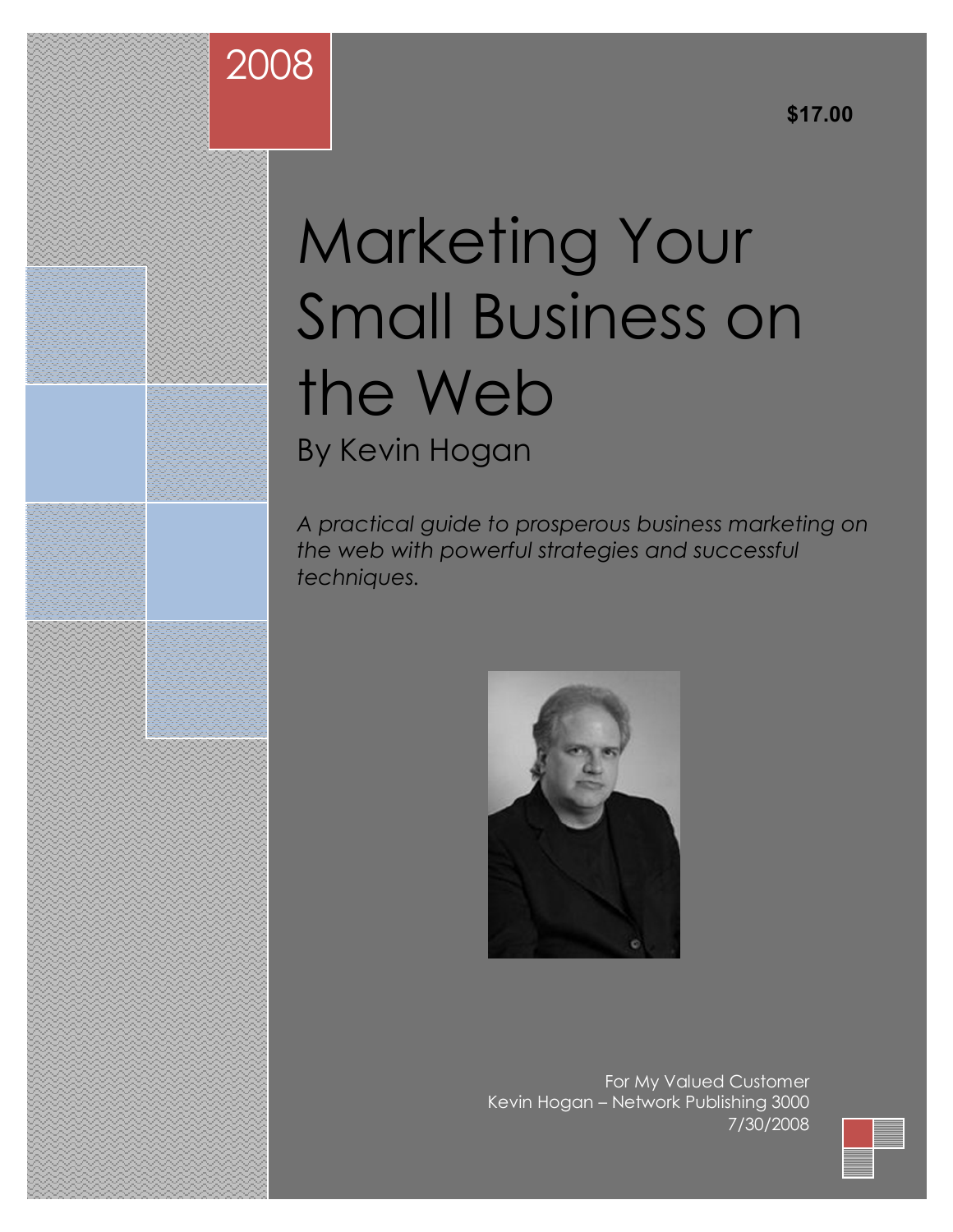Copyright © 2008 Network Publishing 3000.

All rights reserved. No part of this book is to be reproduced, or transmitted by any means, electronic, mechanical, photocopying,

recording or otherwise, without written permission from the publisher.

Although every precaution has been taken in the preparation of this book, the

publisher and authors assume no responsibility for errors or omissions. Neither is

any liability assumed for damages resulting from the use of the information

contained herein.

Design by Anne Rasschaert.

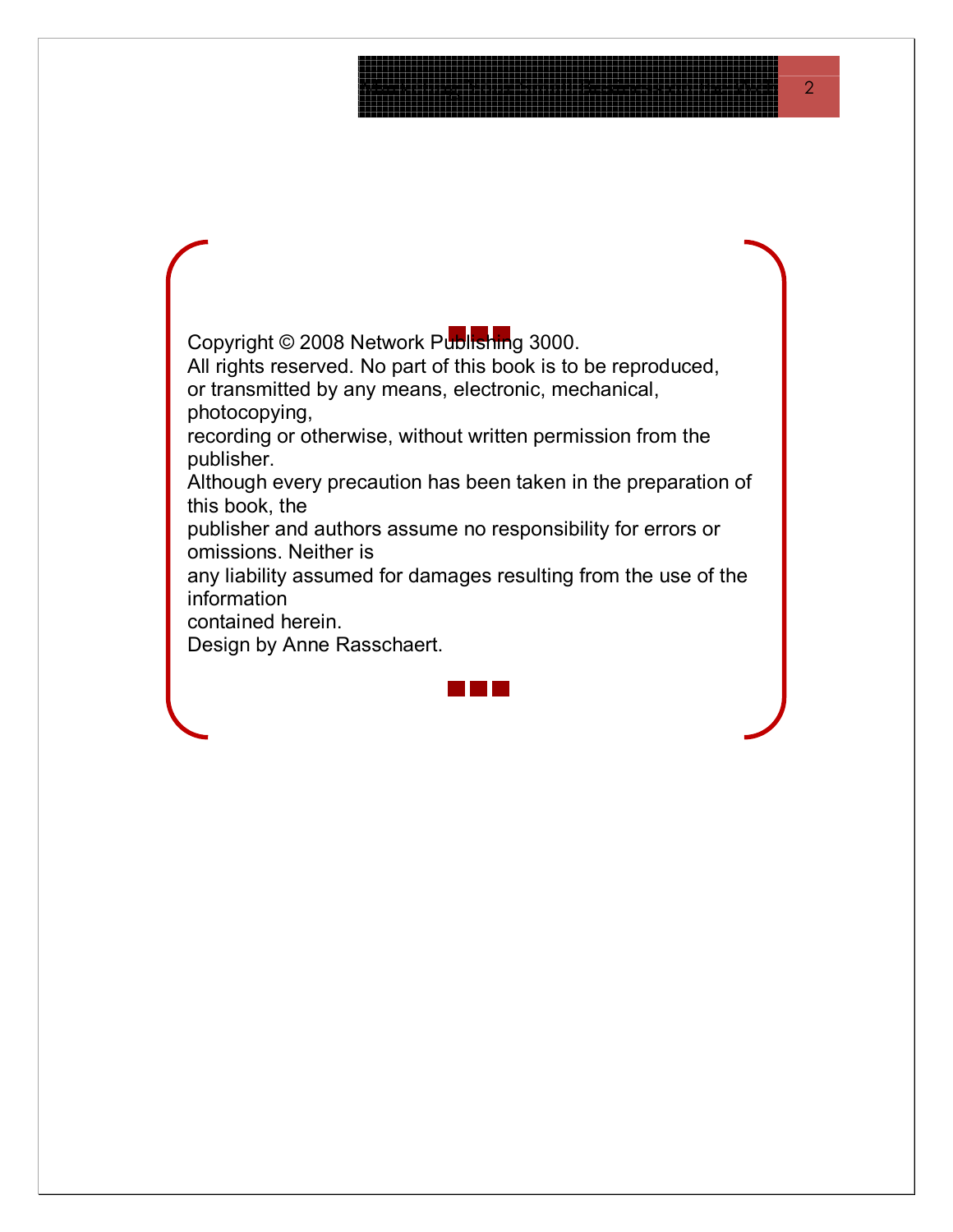# **Who is Kevin Hogan?**

**Kevin Hogan** holds a doctorate in Psychology and is the author of fifteen books (and counting...). He is Body Language Expert and Unconscious Influence Expert to the BBC, the *New York Post* and dozens of popular magazines like *InTouch*, *First for Women*, *Success!*, and *Cosmopolitan*. He has become the go-to resource for analyzing key White House figures. Hogan has taught Persuasion and Influence at the University of St. Thomas Management Center and is a frequent media guest. Articles by and about him have appeared in *Success!*, *Redbook*, *Office Pro,*, *Selling Power*, *Cosmopolitan*, *Maxim*, *Playboy* and numerous other publications. He was recently featured in a half dozen magazines (including *wProst*) in Poland after teaching persuasion and influence skills to that country's 350 leading sales managers.

Kevin Hogan is generally agreed to be the nation's leading body language expert. Kevin is a dynamic, well-known international public speaker, consultant and corporate trainer. He has trained persuasion, sales and marketing skills to leaders in the government of Poland, employees from Boeing, Microsoft, Starbucks, Cargill, Pillsbury, Carlson Companies, Fortis Insurance, Great Clips, the State of Minnesota, 3M, The United States Postal Service and numerous other Fortune 500 companies. He recently spoke to The Inner Circle and at the Million Dollar Roundtable (MDRT) convention in Las Vegas.

His keynotes, seminars and workshops help companies sell, market and communicate more effectively. His cutting edge research into the mind and keen understanding of consumer behavior create a unique distillation of information never before released to the public. Each customized program he leads is fit specifically to the needs of the group or organization. Kevin will give your people new and easy to implement ideas to achieve excellence.

To make Kevin Hogan the dynamic speaker (read that as very dynamic, funny, informative and knock 'em dead!) for your next event, [e-mail](mailto:kevin@kevinhogan.com) [kevin@kevinhogan.com](mailto:kevin@kevinhogan.com) with your event details and get a personal response.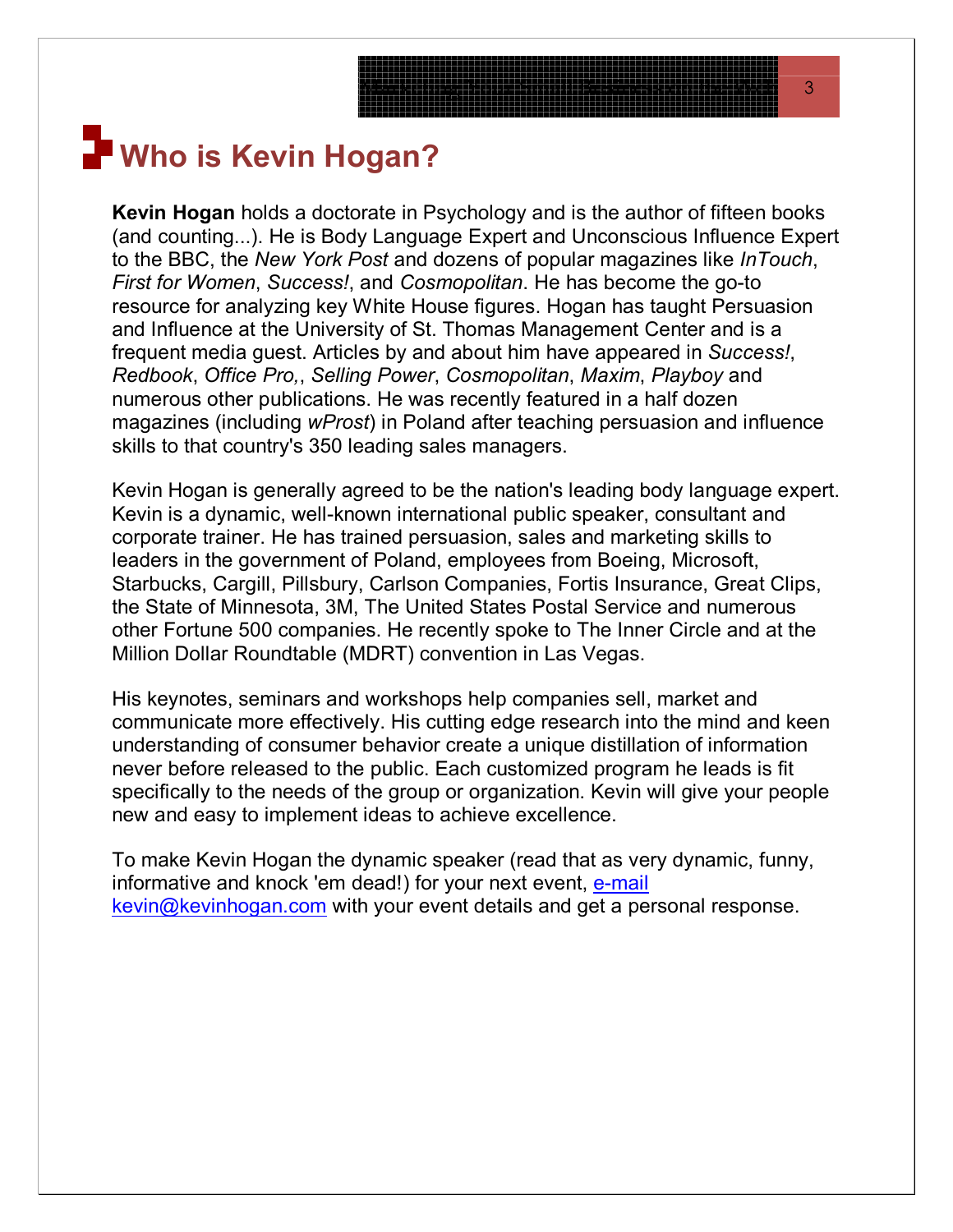Books by Kevin Hogan:

- $\sqrt{ }$  12 Factors of Business Success (Wiley Coming Fall 2008)
- $\checkmark$  The Secret Language of Business (Wiley 2008)
- $\checkmark$  Selling: Powerful New Strategies for Sales Success (Network 3000) Publishing 2007)
- $\checkmark$  Covert Persuasion (Wiley)
- $\checkmark$  The Science of Influence (Wiley)
- $\checkmark$  The Psychology of Persuasion: How to Persuade Others to Your Way of Thinking (Pelican Publishing)
- $\checkmark$  Talk Your Way to the Top: Communication Secrets that Will Change Your Life (Pelican Publishing)
- $\checkmark$  Selling Yourself to Others (Pelican Publishing)
- $\checkmark$  Can't Get Through: 8 Barriers to Communication (Pelican Publishing)
- $\checkmark$  The Gift: A Discovery of Love Happiness and Fulfillment (Network 3000 Publishing)
- $\checkmark$  Irresistible Attraction: Secrets of Personal Magnetism (Network 3000 Publishing)
- $\checkmark$  Covert Hypnosis: An Operator's Manual (Network 3000 Publishing)
- $\checkmark$  Tinnitus: Turning the Volume Down (Network 3000 Publishing)
- $\checkmark$  Through The Open Door: Secrets of Self Hypnosis (Pelican Publishing)
- $\checkmark$  The New Hypnotherapy Handbook: Hypnosis and Mindbody Healing (Network 3000 Publishing)

See Media Citations, Links, etc.

[Click Here to See Media Citations - Newspapers, Magazines, Interviews, etc.](http://kevinhogan.com/kevinhogan-mediacitations.htm)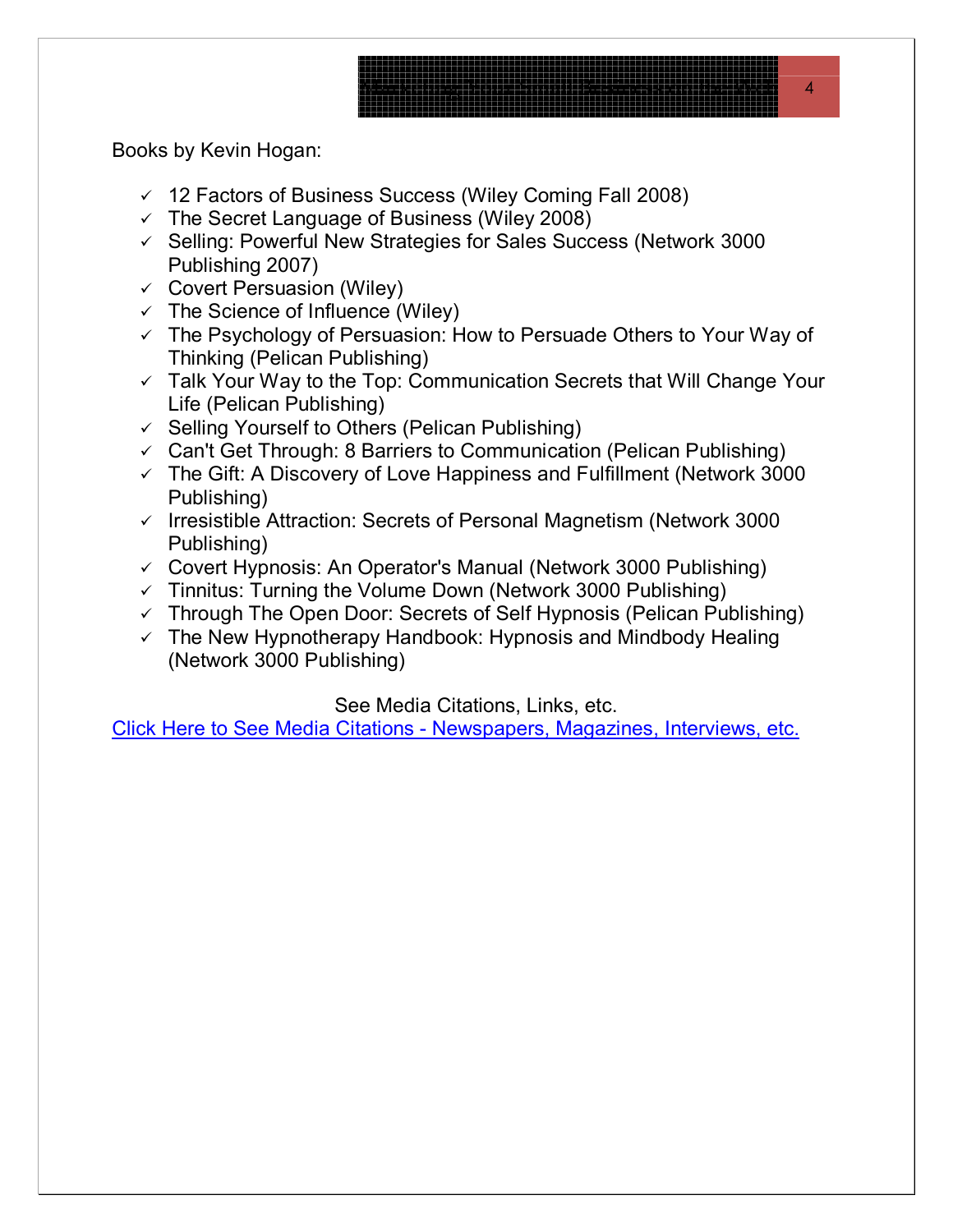# **TABLE OF CONTENTS**

**Marketing Your Small Business On The Web: A practical guide to prosperous business marketing on the web with powerful strategies and successful techniques.**

|--|--|--|

| ■ CHAPTER 1: The 4 Pillars of Online Wealth7-17              |  |
|--------------------------------------------------------------|--|
|                                                              |  |
| Wrong Perceptions about Internet Marketing Success9          |  |
|                                                              |  |
| Choosing Success Over Failure in Online Internet Marketing14 |  |
| The Four Pillars of The Millionaire Mind on the Web15        |  |
|                                                              |  |
|                                                              |  |
|                                                              |  |

## **CHAPTER 2:**

| The World's Best Marketers Reveal Their Marketing |  |
|---------------------------------------------------|--|
|                                                   |  |

Marketing Techniques #1-21………………………………….…17-22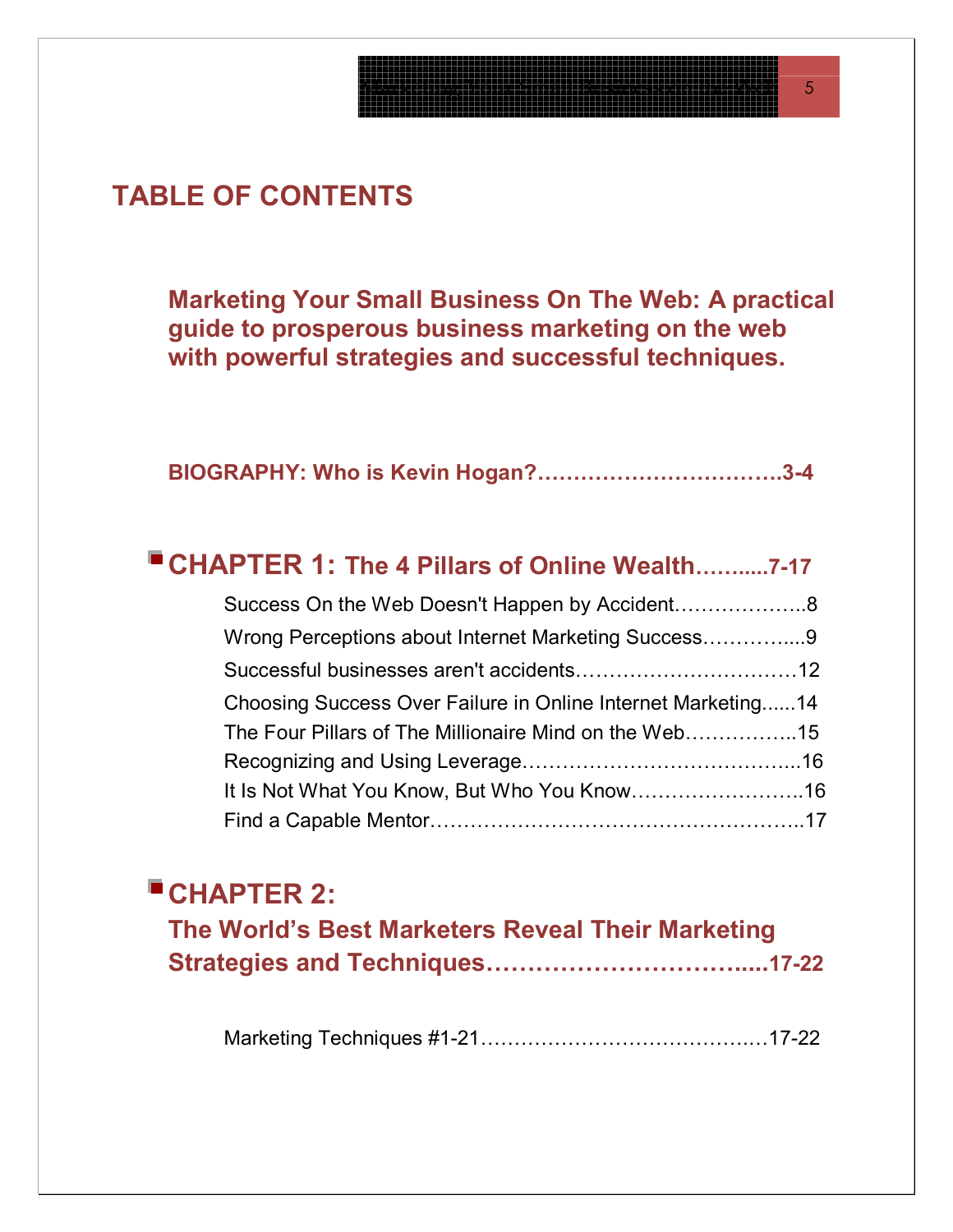# **CHAPTER 3:**

| 16 Quick Tips in Marketing Your Work22-28 |
|-------------------------------------------|
|                                           |

# **CHAPTER 4:**

| Getting You Attention in Every Crowded Marketplace - |  |  |
|------------------------------------------------------|--|--|
| 5 Proven Factors to Make YOU # 128-35                |  |  |
|                                                      |  |  |
|                                                      |  |  |
|                                                      |  |  |





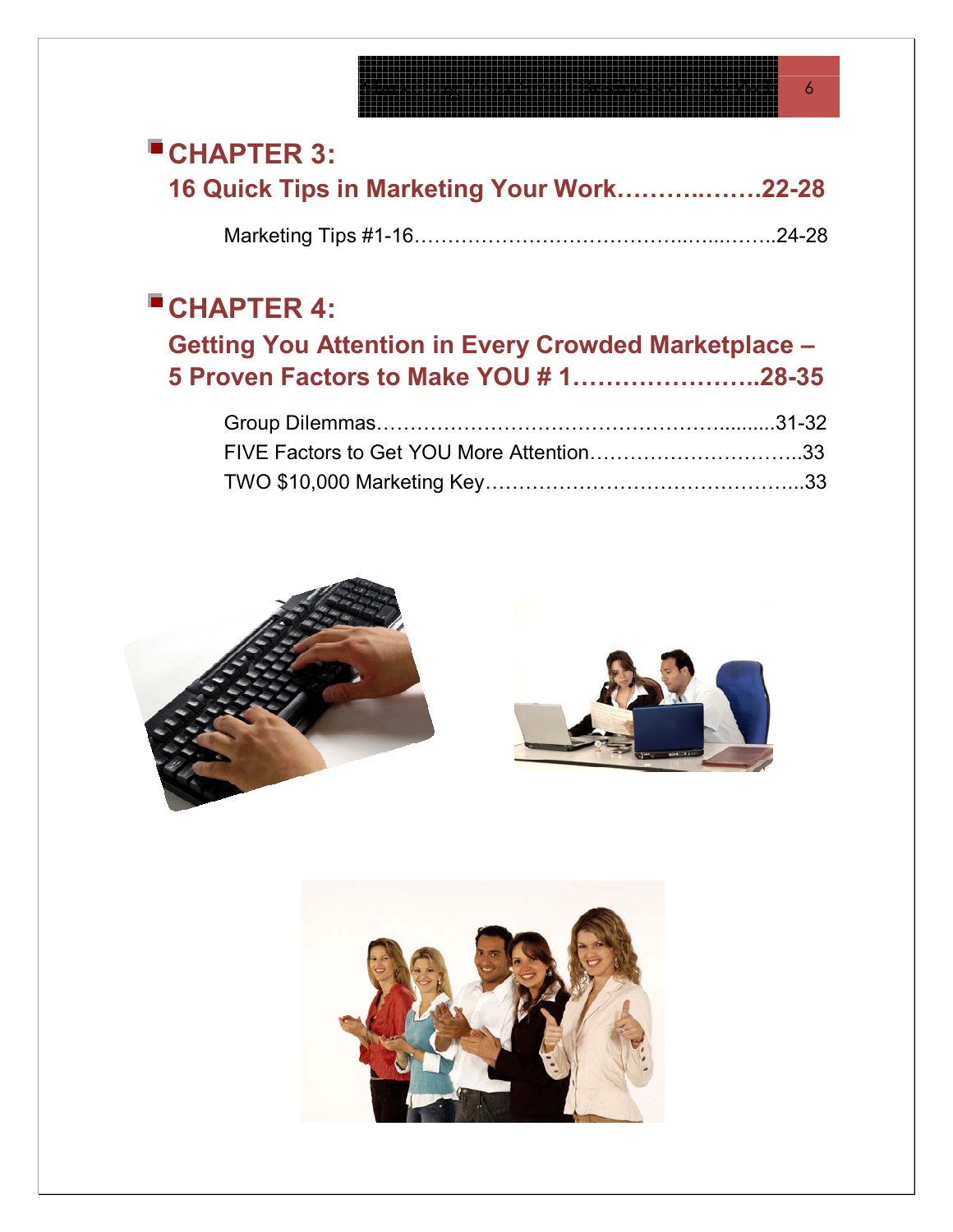# **Chapter 1: The 4 Pillars of Online Wealth**

What a shocker...

The "hottest concept" on the web now is what is called an authority site. **KEYPOINT**: Long term,

You know...the kind where you aren't just selling one product or ebook, but where you actually have something tangible to offer to people who are out surfin' for information or something to entertain themselves.

people want value. They want an experience. They want something that resonates with who they are.

That was what we did in 1995 and since then have mentored dozens of people over the years to million dollar sites.

Don't get me wrong, niche sites are very important. So is search engine optimization and all the cool new Web 2.0 stuff.

#### **BUT**

That's why *Coffee with Kevin Hogan* is so widely read and appreciated. (And I thank you for having *Coffee* with me!)

Visiting a website... customers want more in return for their money than a well written sales letter.

**KEYPOINT**: Almost all websites and Internet businesses *could* succeed if the person running the show WANTED to succeed more than he wanted to be lazy.

In this article, I will show you what the true Genesis to success on the web really is...

Raw fact- Almost all websites and Internet businesses fail.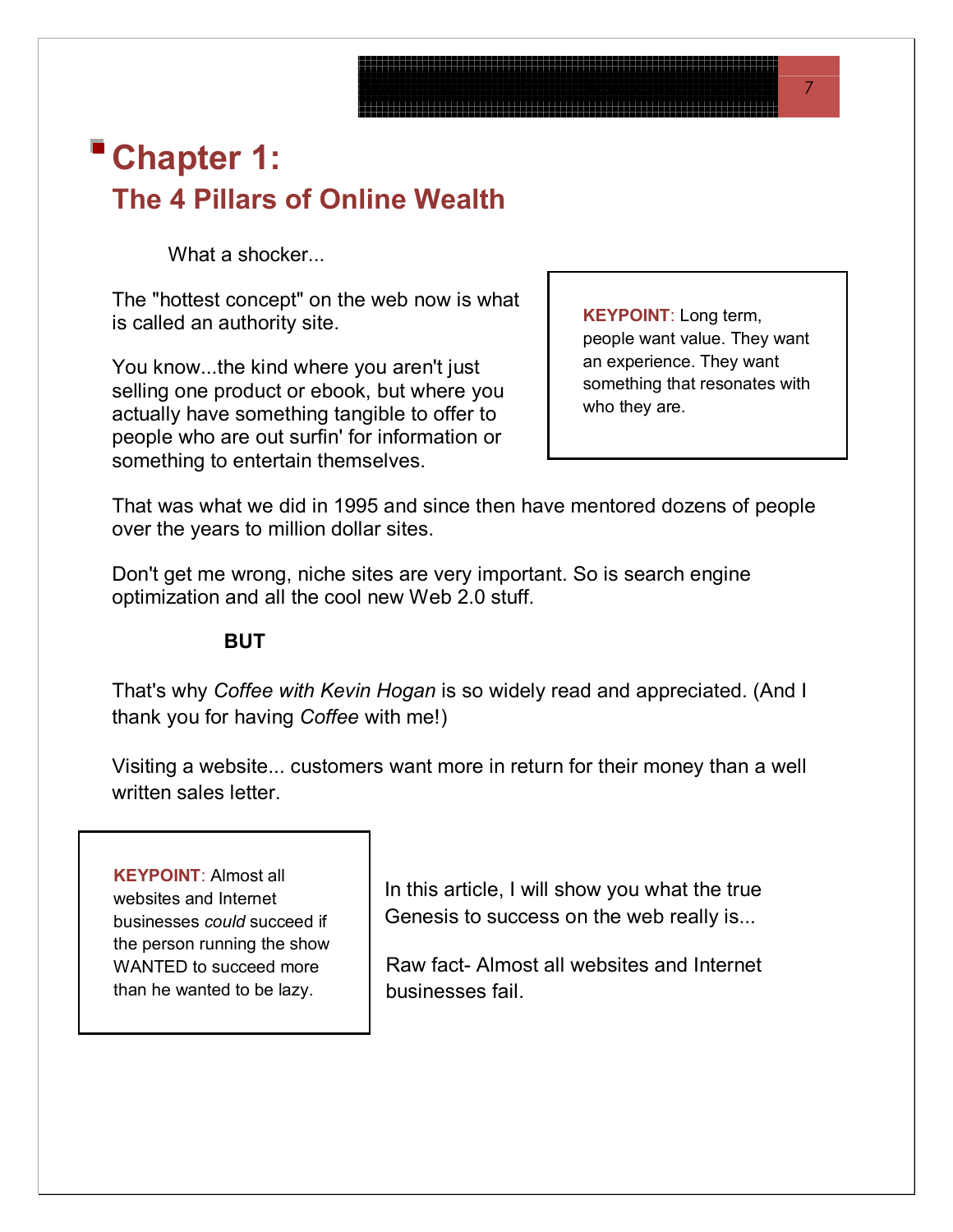**Success on the web doesn't happen by accident.** And success isn't just a roll of the dice. Success happens because of some very important factors.

Of every place in the universe, unlike the real world, very little is random on the web.

**KEYPOINT**: Everything has a measurable amount of purpose, "value," and intention on the Internet. That's what I love about it. If I want to succeed at something on the Web, it will succeed. There isn't really any question about it.

Business on the web is HIGHLY PREDICTABLE.

For a decade I've had people come and tell me that they could make my website look "less cluttered" and more "professional."

No thanks. That's what you learn in graphics design school which is run by people who aren't successful on the web.

My website looked like a blog when blogs weren't cool.

Now it looks like a blog, it's not a blog, not really, technically, but people tell me how much they like the blog....

We'll keep moving along with what works and leave the fancy stuff to people who prefer *cute failure* over *effective success*.

### **KEYPOINT:** Success

happens because people provide other people with meaning, identity, experience or value.

Success happens because people have the right ideas about internet marketing and how it works. They do not expect to get rich quick over night and retire to a tropical isle.

I can show you how to get rich fast, but do you REALLY want to take people's money and offer

nothing in return while promising the universe?

That's called 'The Secret'... I guess...

....but I suggest you optimize your integrity over the B.S. of 'The Secret'.

On the web, trying to get rich quick is a sign of total short-term stupidity.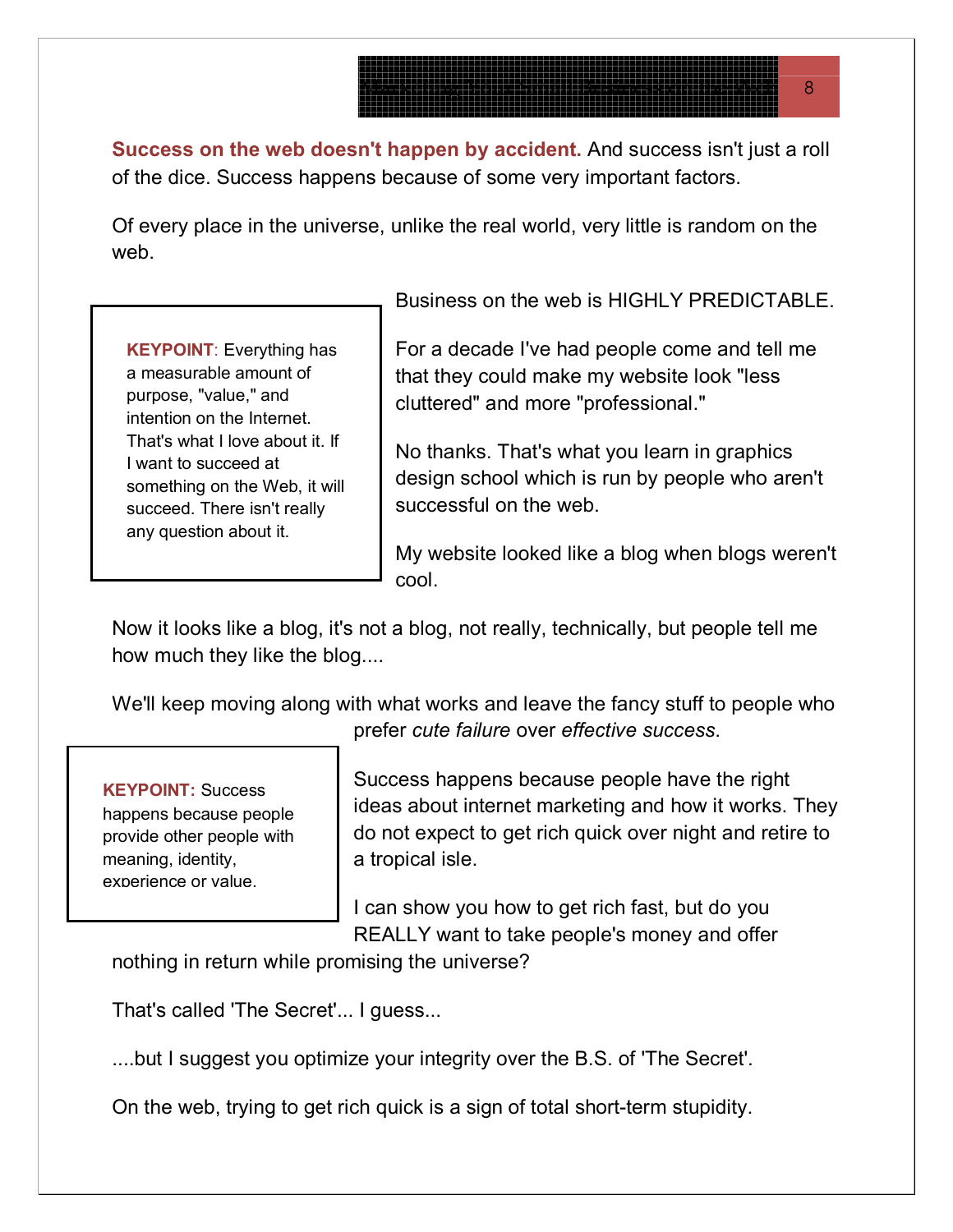**PROBLEM:** People will go into an Internet business with the idea that they no longer have to get up and go to work. (And I guess in one way...leaving the house...that's true...you do get to work in your gym shorts and a t-shirt...)

**Wrong Perceptions about Internet Marketing Success.** People want stories and not numbers because people were too lazy in school to learn statistics. Instead they want to believe...

Believe this...

The 90% failure rate of new Internet businesses really isn't all that surprising when you stop to think about the people who are starting Internet businesses.

Because of the fly by nighter's... people think that running a successful Internet business is as easy as getting a website built and hanging out an 'open for business' sign.

Here's a cool picture to describe a huge statistic...

www.kevinhogan.com is 1 website on this planet.

There are about 500 million websites not including all of the people on myspace, facebook, you tube, etc. Include those people and you have about 4 BILLION websites.

www.kevinhogan.com is 1 website.

If each website was a page in a fat phone book, there would be about 1000 websites (pages) in that book. If you took your three car garage and stacked 30 phone books to the ceiling that would be 30,000 websites.

Now, stack them from the front of the garage to the back of the garage on the wall and you now have 500,000 websites.

Next stack more phone books across the entire garage so the entire space was filled to the top with phone books. 15,000,000 websites. The garage is now 100% full.

#### **STOP**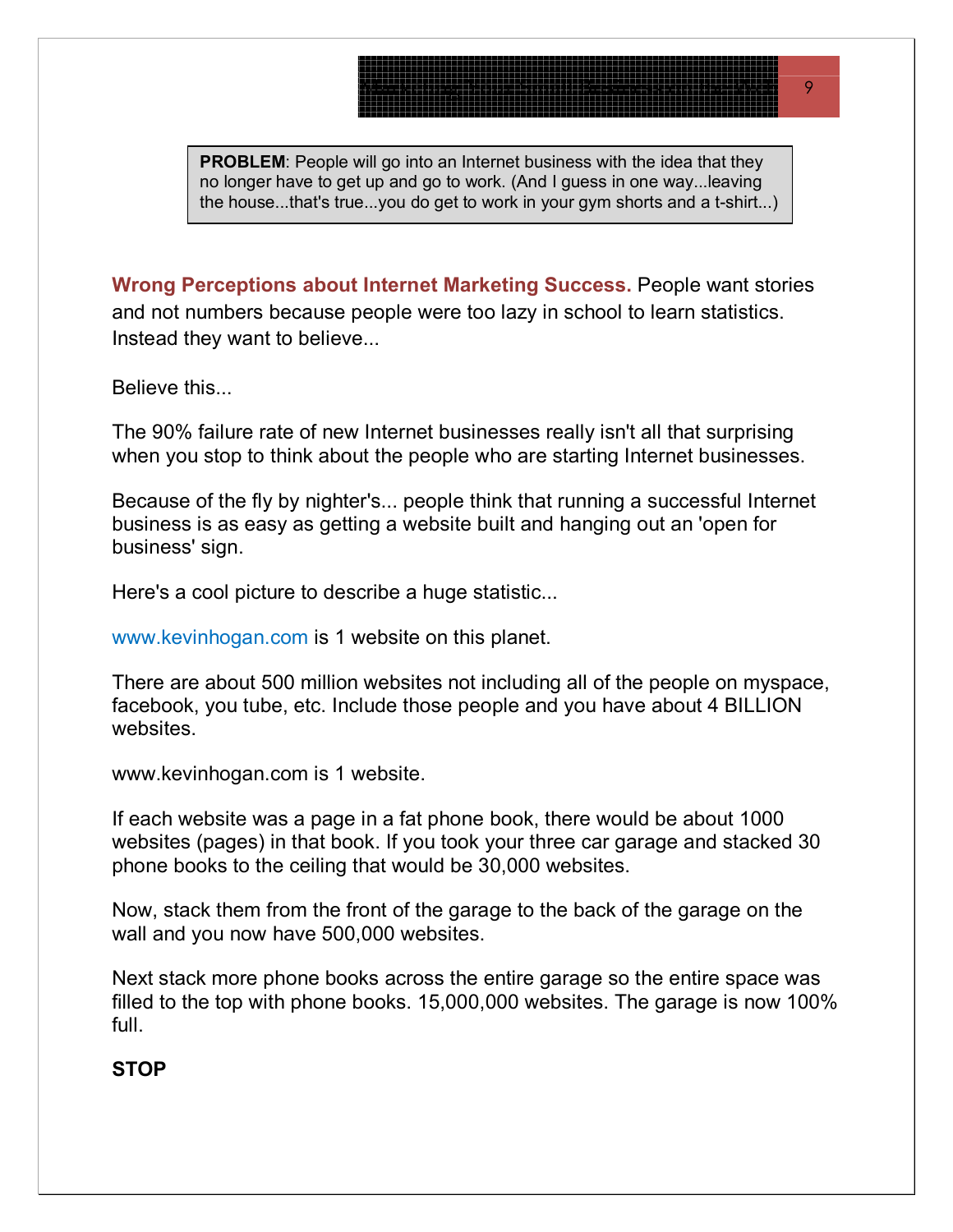www.kevinhogan.com is one website. You have just stacked a three car garage with phone books of which ONE RANDOM page at the back of the garage is www.kevinhogan.com

**KEYPOINT**: How many people put up a website with the INTENTION OF GIVING tons of VALUABLE STUFF to the people who visit that website?

page with your name scribbled on it. NO ONE WILL EVER FIND THAT PAGE. They would look for YEARS and die trying to find the

But there are only 15,000,000 pages/websites in that garage. Nothing close to 4,000,000,000

We need help...we need to enlist THIRTY more garages packed to the brim to cover the official pages with websites and an additional 200 GARAGES to put phone books in for the rest of the

pages that are specific to an individual or business.

AND that assumes that each website is one PAGE.

Check this out.... www.kevinhogan.com has tens of THOUSANDS of pages for you to peruse and read.

So, the person who believes 'The Secret', believes that they can walk into your neighborhood of 5 cul de sacs. Randomly pick a house, start pulling out phone books out of that one garage, turning pages and find your page... your website.

Can't happen.

It would take THOUSANDS OF YEARS if they were REALLY LUCKY.

You have to get hit by lightning SEVEN TIMES before you can win the Powerball Lottery....

...you'd have to get hit by lightning 700 TIMES before you'd find www.kevinhogan.com at random...

But people believe funny stuff.

So this is supposed to make you feel good?

Yes!

Why?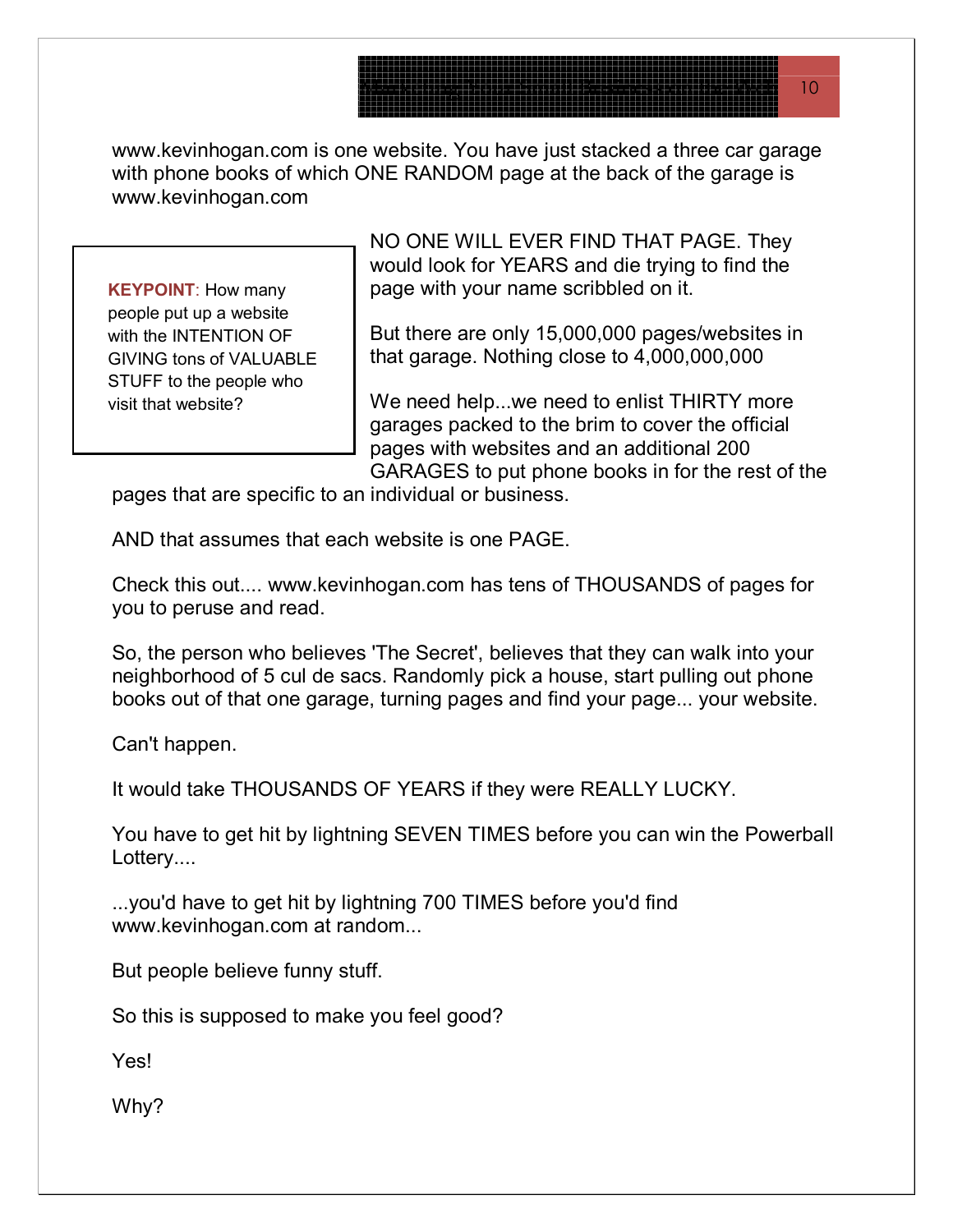The fact is that people are not just inherently lazy, they are completely lazy mentally, physically and in ambition. They do little more than the bare minimum in life and **THAT is YOUR great advantage**!

Anyone and everyone can put up a website.

 Ah...now you have narrowed those 200 garages down to one garage...down to the left side of that garage...down to the back 5 rows of phone books piled to the ceiling.

And that is where YOU will be.

That is square one.

It would still take a year or two to find YOUR website but it is now a task that can be humanly accomplished.

As you can see, the Internet is a very competitive place. Far more competitive than the real world, and that too is YOUR ADVANTAGE.

People FOLD under the choice of competition or being lazy.

You don't.

Running a successful Online business of any kind requires self-discipline. A lot of people will start an Internet business and think that they can party all night, sleep until noon and then make a living in 3 or 4 hours sitting in front of a computer. They

**KEYPOINT**: By creating a website with the intention to GIVE PEOPLE WHAT IS HELPFUL, USEFUL, VALUABLE, FUN, or GIVES PEOPLE MEANING... you have created what WILL BE an authority website....the ONLY thing you have to do is follow through.

somehow think that the world is just going to line up on their website and hand over money. It isn't going to happen.

Internet businesses do not run on auto-pilot. It is true that well-established Internet marketing gurus do not have to put in long, tedious hours on their businesses but it is a privilege that that has been earned by putting in a lot of hours.

I know a LOT of people who have made millions on the web. Most still work as much as they always have because it's fun, challenging, rewarding and exciting.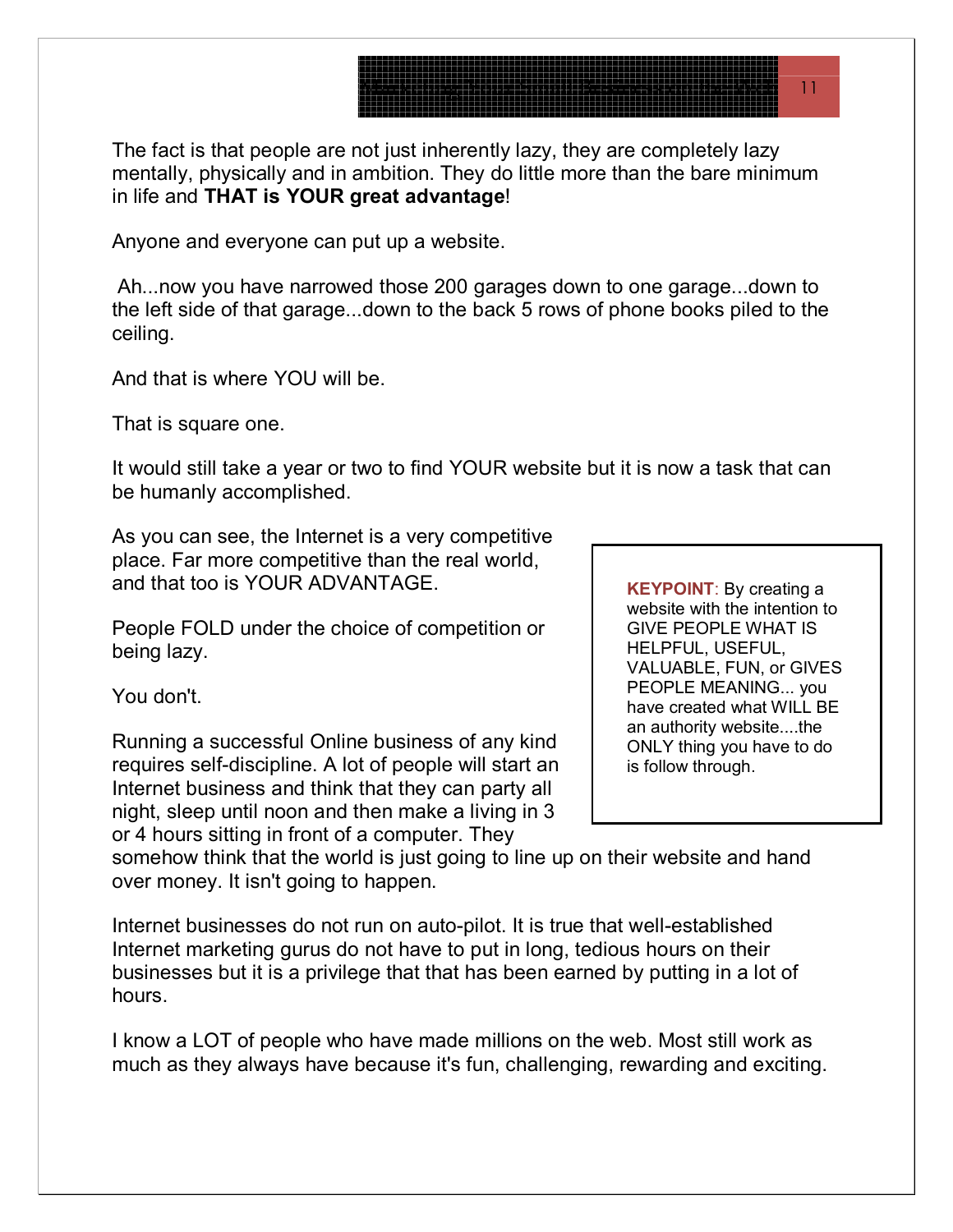But some have long retired and that's cool, too.

It didn't happen overnight for me, for the others who have succeeded and it won't happen overnight for anybody. Most people are totally unprepared for the time investment that must be made in order for an Internet marketing business (or any business for that matter) to become successful.

No Internet Marketing Business Background?

**Successful businesses aren't accidents.** The proof is in the numbers....only 1% of new Internet businesses are successful and only 10% are even still in existence after the first 120 days of operation.

And all of this is by choice of the person beginning the business.

It is not even reasonable to expect to make a profit from a new brick and mortar business for many, many months if not years.

It's MUCH easier on the Internet. Your business can be profitable from day one, but profit means you made more than you spent. \$10 profit is a profitable day. So is \$1 or \$5,000. And either of those numbers are indeed possible with the right...or wrong strategy.

You must have sufficient money OR CREATE TIME resources available to not only launch your business but provide for your own personal needs for an extended period of time. It's called 'capital' (time and/or money) and there is no way around the need for it.

What does it all come down to?

It all comes down to the CHOICES of the individual. There will be no luck involved. It's all about the things you do and who you hang out with...(on the Internet?!...yep...)

You have most likely heard the phrase, 'He has an attitude!" This is usually a derogatory remark made about a person with a disagreeable attitude.

A positive attitude in business is as useless as a negative attitude.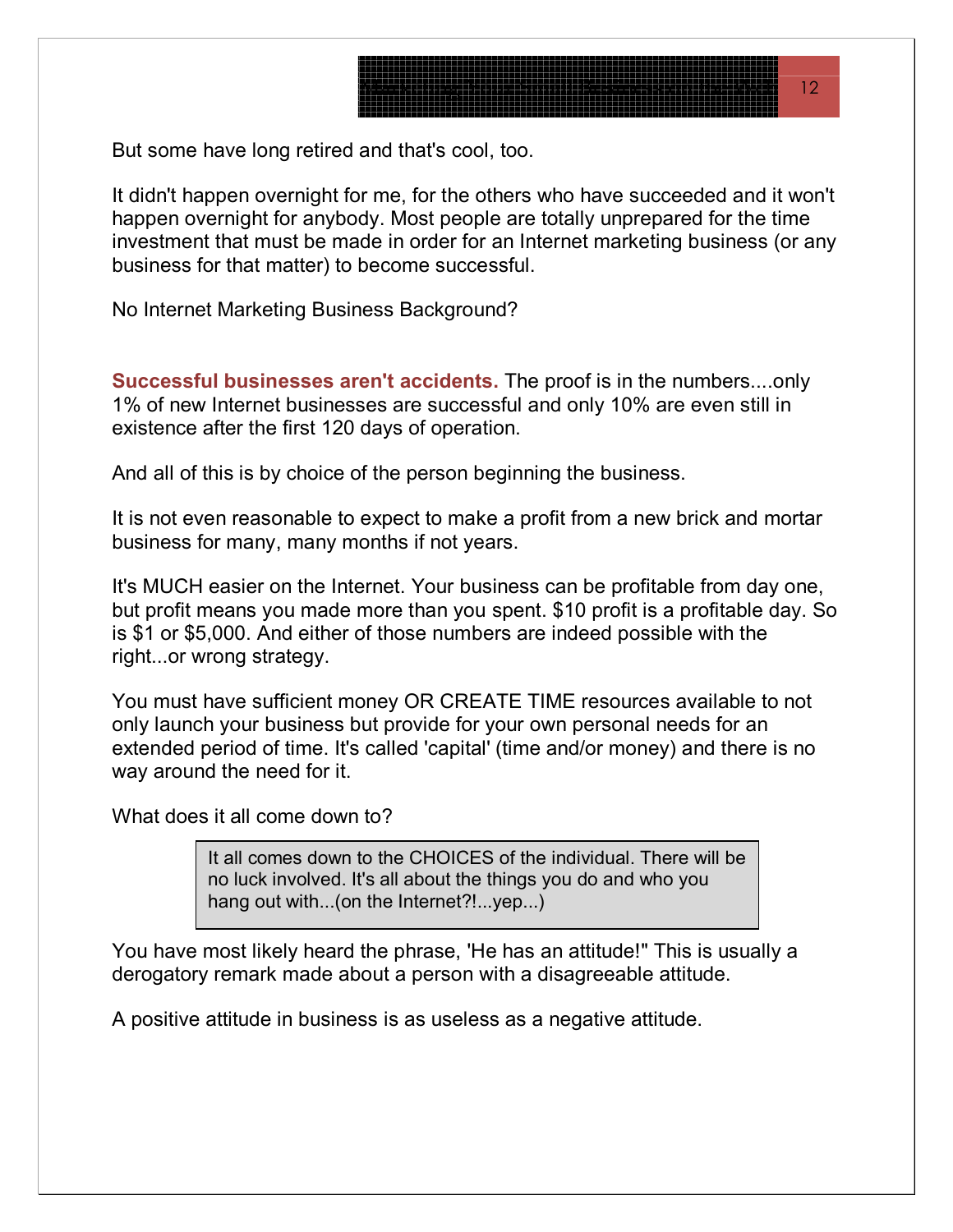Businesses don't run on affirmations.

It's simple.

It's so simple that people overlook the kindergarten basics looking for something ....else....

**KEYPOINT**: Your Internet Markteting Business will make money because you have a solid plan, work the plan, create massive value and give more than you get.

Let's substitute "beliefs" for "attitudes," and see what that gives us...

Here are some income killing beliefs that will absolutely guarantee failure:

1. "I can work when I want to."

Pffft! You can't just work when you feel like it. You have to expect to put in x hours of work to succeed.

I can give you a list of people who will tell you otherwise. My guess is you've given them thousands of dollars already and ...here's 'The Secret'. It doesn't work....

2. "I can get rich quick! I will visualize it, be grateful, have a good feeling about it and watch it happen."

Uh huh... That is the same lottery mentality that will cause people to say.... buy houses with Adjustable Rate Mortgages and BE SURPRISED when their mortgage goes WAY UP....then they will need to move out, lose their house and their credit, and go bankrupt, destroy their family, oh you get the idea... "quick" is the key. Getting rich is not hard. Doing it QUICK is the problem. We want our drive-through food NOW, but that will just cause you to buy an A.R.M. and then lose the house.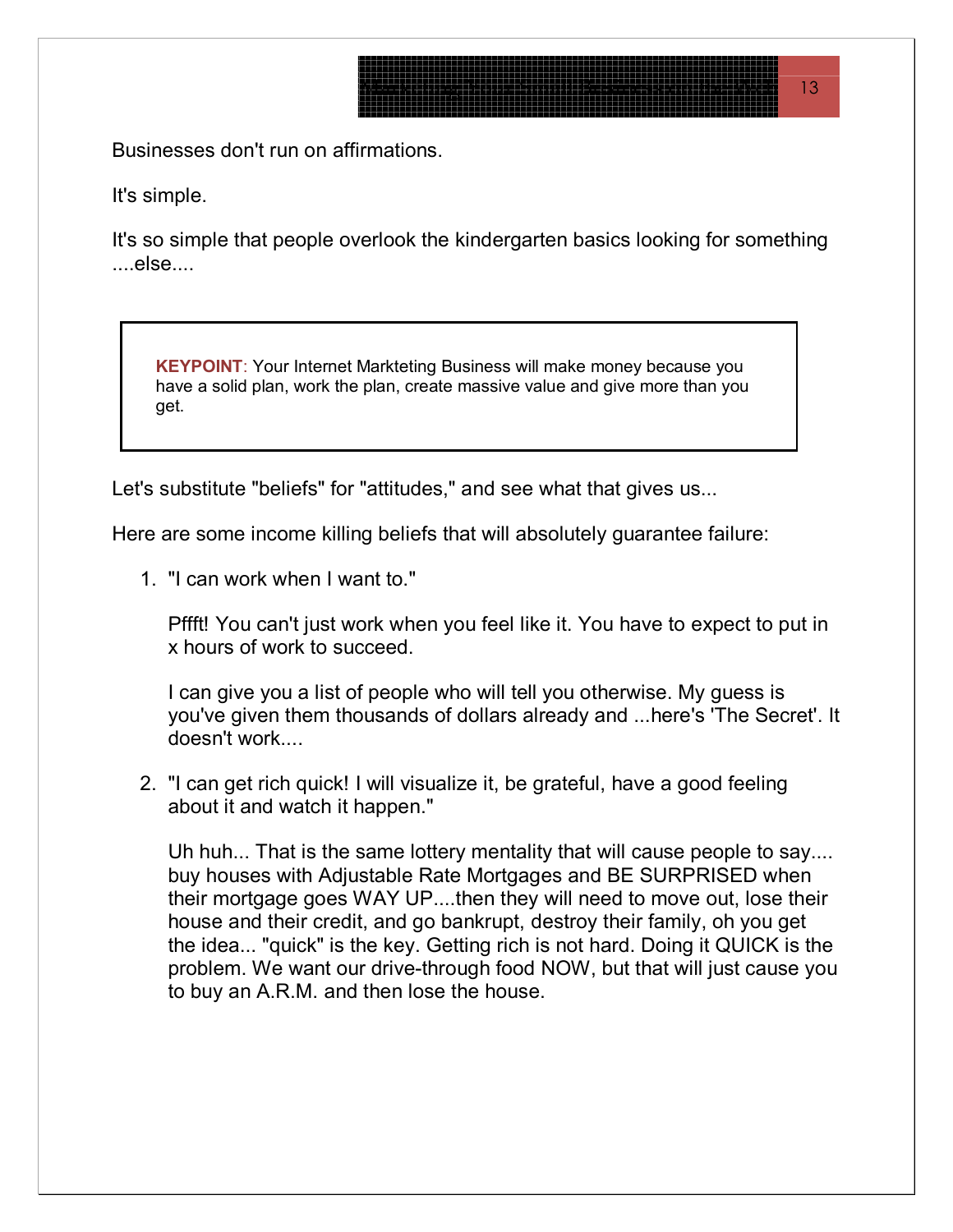# $\overline{\phantom{a}14}$

#### **Choosing Success Over Failure in Online Internet Marketing...**

Failure is always possible (it's really hard to fail when you have the tools at hand that you do on the web... but people can choose not to make money)...

Success Happens On Purpose

- 1. Have a good teacher, mentor, coach...someone who has done it all so you don't have to reinvent the wheel. NOTHING will save you more hours and money...and make you more income and time for life, than a good coach.
- 2. Having a good solid business plan in place BEFORE you launch your online business. There is an old saying: "Those who fail to plan, plan to fail". A detailed set of plans for success needs to be made. You need to have the steps from getting from point A to point B listed in great detail that include realistic cost estimates for accomplishing each step.
- 3. Expecting to work to accomplish your goals. You must never expect anything to be easy. You will be right most of the time because things are rarely as easy as they look. Each step toward success requires work, time and patience.

Remember those statistics! Ninety percent of all new Internet businesses fail in the first 120 days. And they ALL CHOSE THAT OPTION.

You don't have to be part of that majority. You can become a part of that 10% minority of people who succeed in Internet Marketing Online.

### **The Four Pillars of The Millionaire Mind on the Web**

Running a successful Internet business can look so simple when you are on the outside looking in. You look at a successful Internet entrepreneur and he doesn't look like he is doing anything special but he is living the good life. It really doesn't look like he is working all that hard.

Really...all he is doing is sitting comfortably in front of his own computer in his own very comfortable home a few hours a day. He talks on the telephone and hey...

....My most common working position if I'm not giving a presentation somewhere in the world, is laying down with a laptop computer resting on my stomach.

And that beats sitting at a desk in an office any day.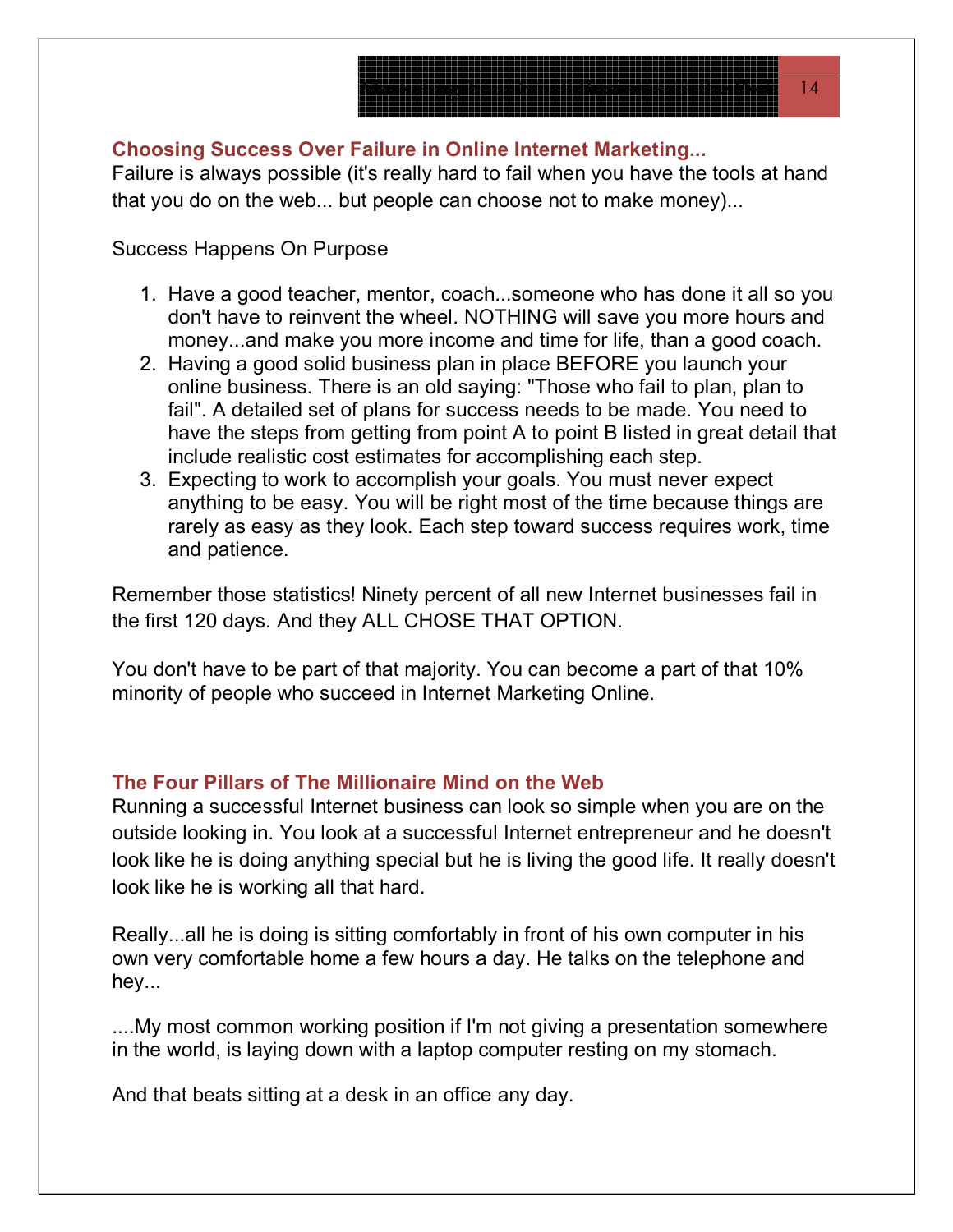But you still have to make it all happen.

OK, the four corner stones upon which you will be successful:

1. Developing the right mind set.

- 2. Recognizing and using leverage.
- 3. Building a set of useful contacts.
- 4. Have a mentor.
- 5. Do IT until IT is done.

(Did I say four?)

DO those things and you will indeed become wealthy. I'd bet a TON of money on it.

A "success-do it now-get it done" mind set will not 100% guarantee success but it comes darned close...

The Millionaire Mindset IS the willingness to work UNTIL the project is DONE.

A right and healthy mindset ISN'T the belief that success will be easy, quick or painless. That's the mindset of losers.

Follow your mentor's advice....that will save you the suicide....

#### **Recognizing and Using Leverage**

There are dozens...maybe hundreds....of Internet marketing business models out there. Some are, of course, more successful than others but they all come with their own set of pros and cons.

The idea is to get the most bang for the buck. You need to use all of the power of the Internet to make your e-business successful. You really cannot afford to leave any stone unturned.

If you are a real go-getter, the temptation is to do everything first and that isn't possible. You need to make a realistic plan and build one thing upon another until you have a good solid base from which to operate.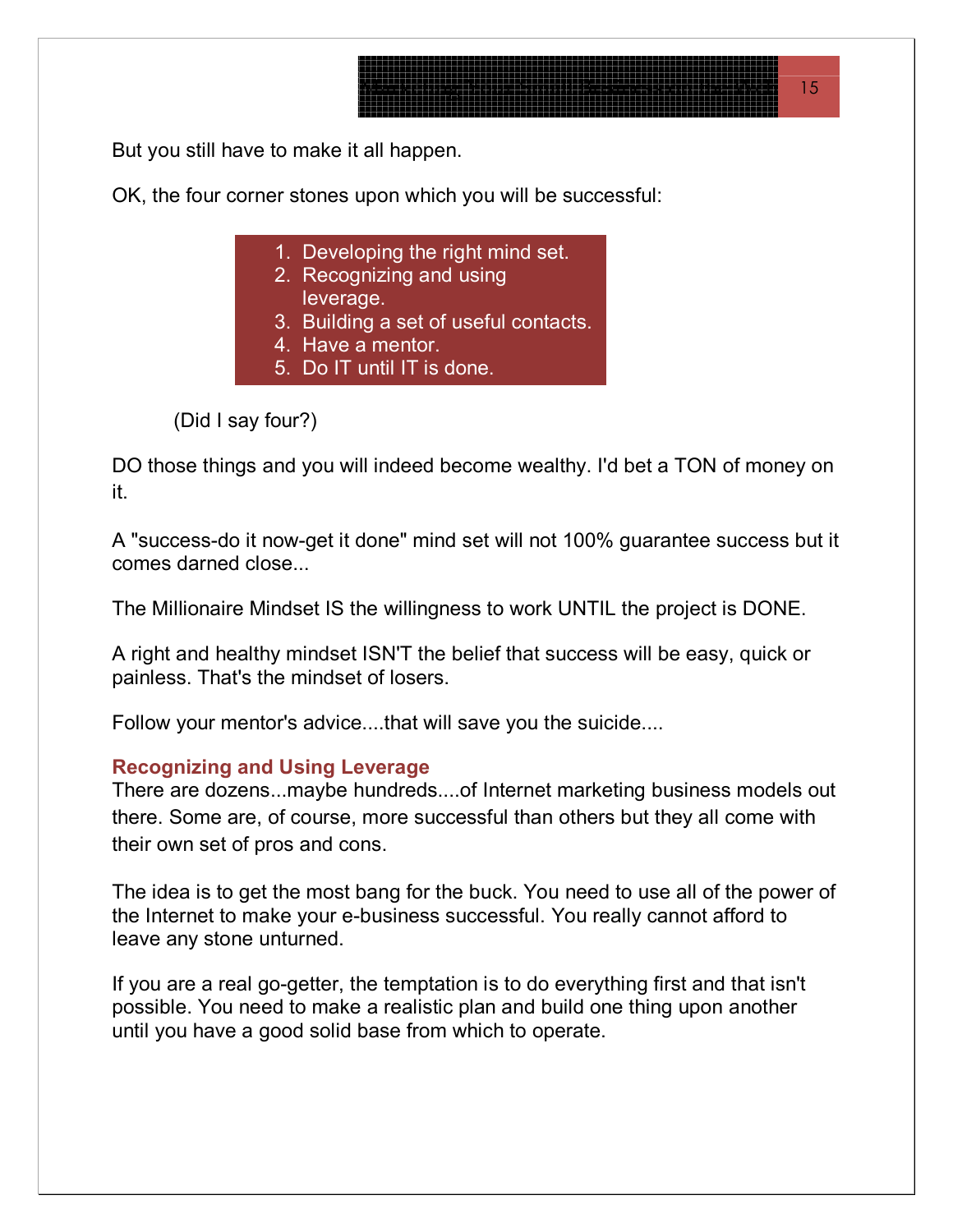Once you get a website built, you will need to begin leveraging SEO (search engine optimization) and gaining page rank.

One thing does lead to another, of course, but one of the quickest ways to leverage SEO is to add a blog to your website. This is a way that you can get much more quickly indexed by the search engines.

#### **It Is Not What You Know, But Who You Know**

That is an old saying. "It is not What you know, but Who you know that counts". Setting a corner stone of good solid relationships is an important aspect of building a successful e- enterprise.

Working hard at building good solid business relationships is worth every minute of time that you invest in it. Business relationship building should be one of your top priorities.

When you build social relationships, you insert yourself into social situations where you come in contact with people who have interests that are similar to or complimentary to your own interests don't you?

That is precisely the same way that business relationships are established. You insert yourself into business situations where you will meet others who have businesses that are similar to or complimentary to your own business. You develop relationships over a period of time.

There are several ways in which to accomplish this task. One way is to participate in teleseminars or webinars that are related to your business.

You will learn a lot, of course, but equally important, you will come in contact with those who are already succeeding in the niche market that you are working in.

Of course, attending real brick and mortar world seminars is an even better way to begin to build friendly business relationships with

not only your peers but also with those who are in a position to help you....which brings me to the final corner stone that you need to lay.

#### **Find a Capable Mentor**

It isn't likely that there is a more valuable asset that a new e-entrepreneur can have than a good and capable mentor. Someone who has already made

**KEYPOINT**: Leveraging also includes branding yourself, your website and your products. Learn from the best.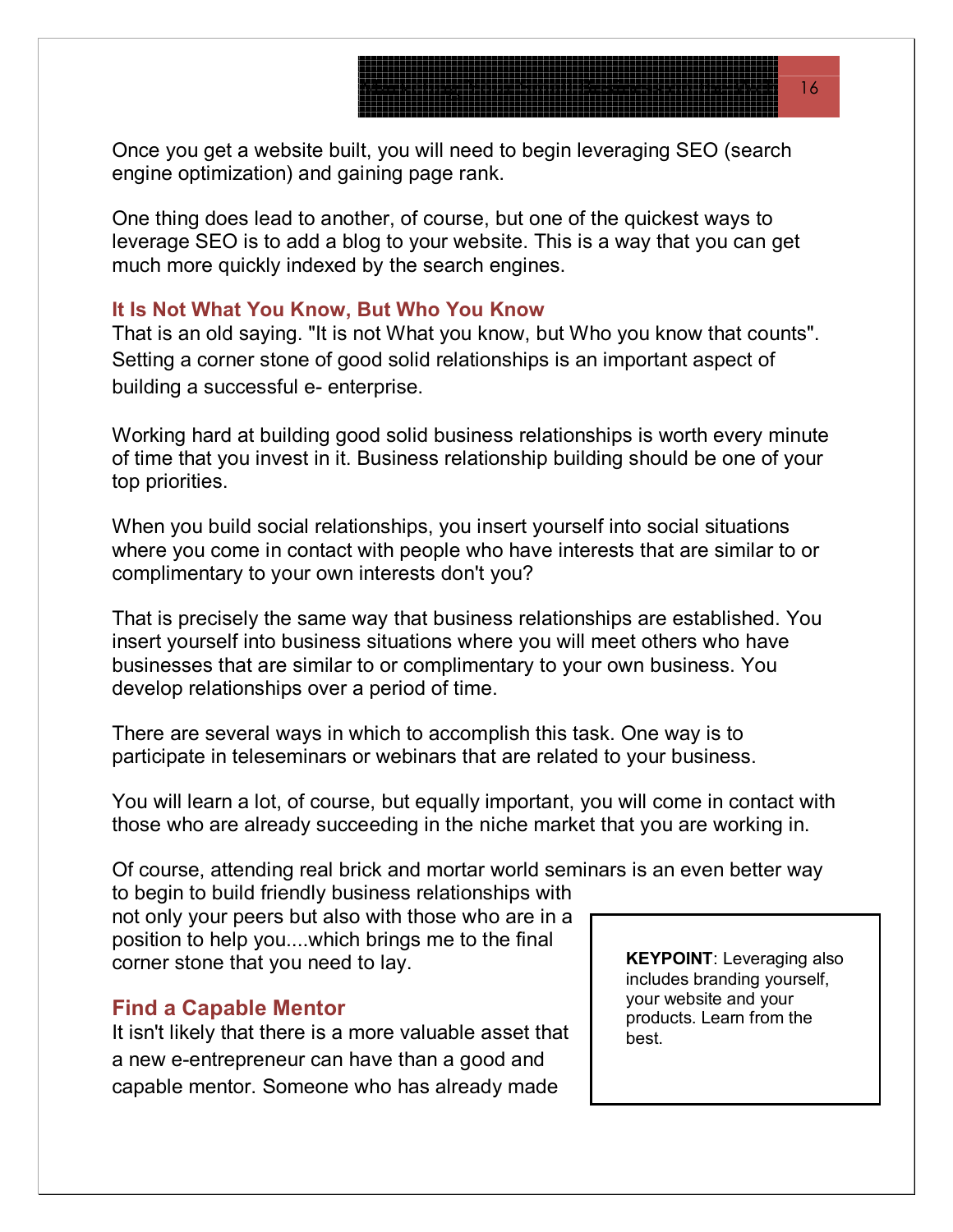all of the mistakes can help you to avoid making all of the mistakes yourself.

They have the wisdom that comes from experience to point out pitfalls and to help direct you toward the better of choices.

Do anything you can to cut time from your learning curve. But if you pay someone who tells you that you can just believe it, feel good about it, be grateful and watch it happen...well...you know....

# **Chapter 2: The World's Best Marketers Reveal Their Marketing Strategies and Techniques**

...and no they don't want to be named...

Preparing for the upcoming Internet Marketing Course h a s been fun.

Here's what happens when you ask a bunch of successful Professional Marketers what their favorite techniques,



Many of the techniques obviously apply to any kind of selling and marketing, whie some are definitely going to carry over the the Internet.

Some of these I could never use in a million years. (They are too...not me...) On the other hand, some are pretty cool and useful to me as well.

Find five that make sense for what you sell on or off-line.

### **1. The "Comprehend This" Technique**

The "discover the power of this little-understood..." technique tells your prospects that many people do not comprehend a certain beneficial feature of your product. People like to learn about things they don't know about if it will benefit them in some way.

### **2. The "They're Successful" Strategy**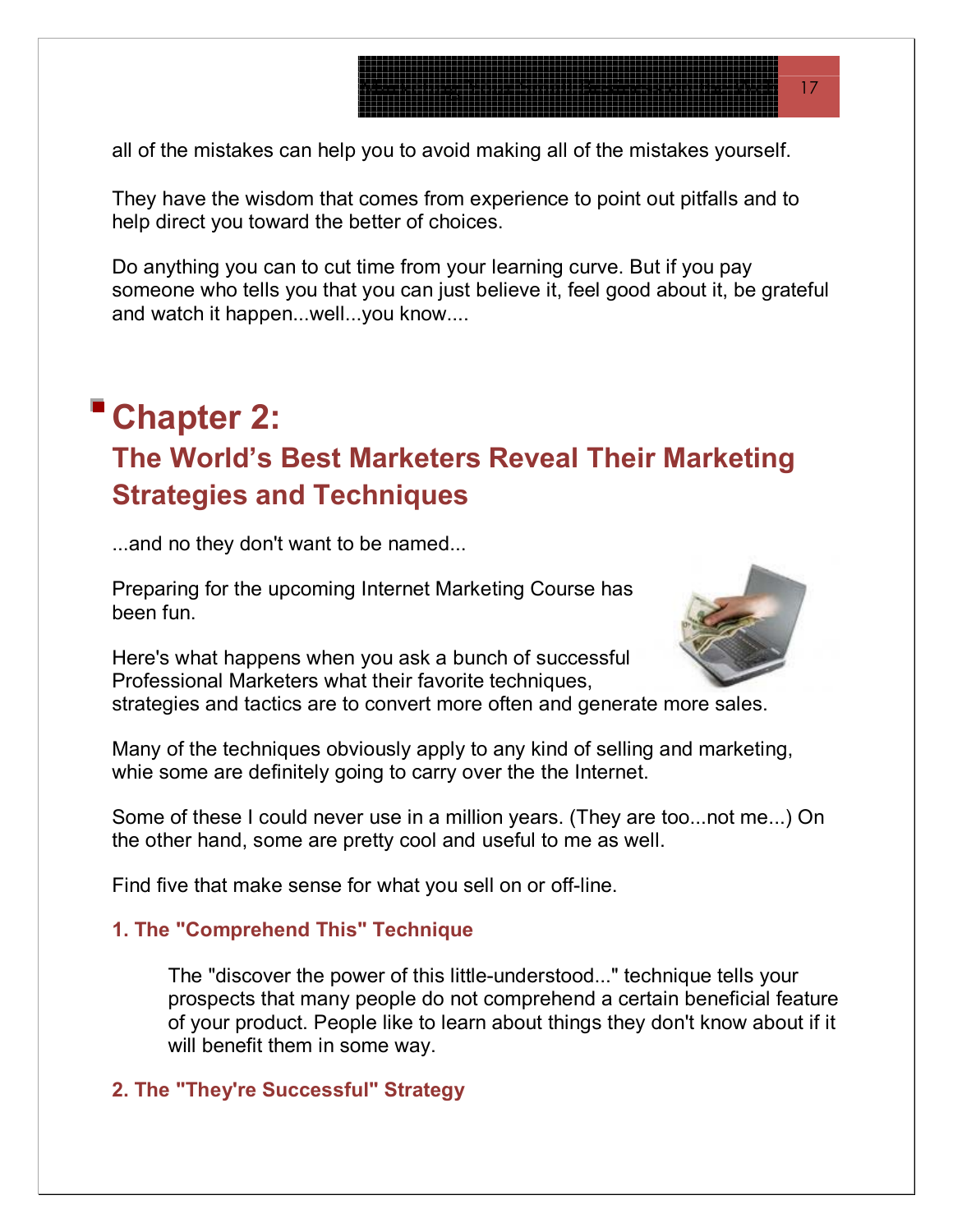The "ever wonder why (a famous person's name) is so successful..." strategy tells your prospects that your product helped the experts or purchase your product, they could be famous or successful at something, celebrities gain a targeted benefit. People will consider that if they too.

#### **3. The "One Time Instructions" Tactics**

The "you only need to go through the instructions once and it will become second nature to you..." tactic tells your prospects they will be competent after using your product for the first time. People don't like to read a set of instructions many times over in order to gain their desired benefit. (I like this notion!)

#### **4. The "Rare Company" Tactic**

The "only (no.) in (large no.) people know this..." tactic tells your prospects a very small percentage know about a beneficial aspect or a piece of it, they will be in rare company, taking advantage of The Law of Scarcity. important information on your product. People will realize if they purchase

#### **5. The "Don't Read" Technique**

The "if you're not interested in (your product's benefit) please don't read this..." technique tells your prospects that they will feel ignorant for not customer service, etc., instead. (This is a technique I use often because it reading your information, if they are in the least bit intrigued by it. You could also feature benefits like deep discounts, free shipping, friendly fits my personality. It's how I talk to family and friends when motivating them to buy Gold for example.)

#### **6. The y "Experts Don't Know" Strateg**

The "discover the myth about (something that will support your product), even most experts don't know about it..." strategy tells your prospects that "whack on the head strategy" that I love and use in every day life.) there is a myth that could be stopping them from improving their life. You also won't make them feel bad about knowing it because even the most authoritative figures don't know about it either. (This is a VERY IMPORTANT strategy for people who do research like I do. It's another

#### **7. The "You Think You Do" Tactic**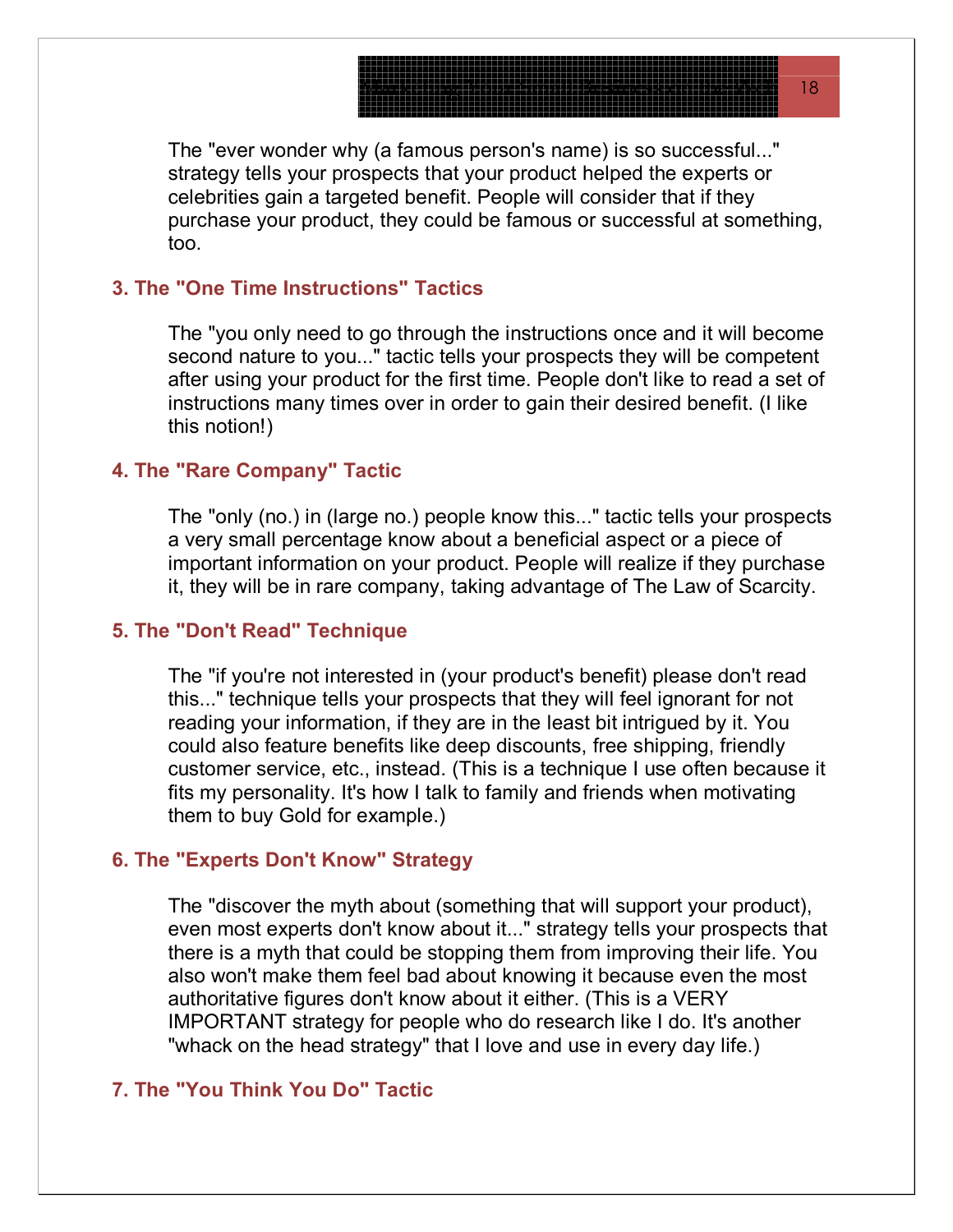The "learn the most important (piece of info) and it has nothing to do with (something they would assume)..." tactic tells your prospects they may successfully used by some of the world's most successful marketers and I think they know about your product's benefits, but they really don't. Of course you would need to list the most common thing your prospects would assume about your statement. (I've never used this tactic but it is like the concept.)

#### **8. The "Reverse Guarantee" Technique**

The "if you keep trying to (one your product's benefit) without knowing this, I'm pretty sure you'll have (a negative effect)..." technique tells your ever been this blatant in promotions but the general theme is one I like.) prospects this is something important they need to know in order to gain their desired benefit. You are also noting they won't gain it without purchasing your product. It's like a reverse guarantee. (I don't think I've

#### **9. The "Magic Wand" Strategy**

The "just (take a specific action) and hey presto...you'll (your product's benefit)..." strategy tells your prospects your product will literally work instantly, like magic. Most people wish they could just wave a magic wand to improve their life. (This strategy drives me nuts but it is historically successful for many others and thus I include it for your perusal.)

#### 10. The "Pennies" Strategy

The "what if (no.) cents a day was all that was holding you back from (your product's benefit)..." strategy tells your prospects that only pennies are your product's cost over a week, month or year. You could also compare keeping them from reaching their goals. You would just have to divide up the amount to how much they would spend on ordinary things each day, like soda pop, coffee, newspaper, etc.

(This is one of the scientifically-tested strategies that works cross-culturally and across a wide variety of products and services. If people give up stupid expenses and invest where it will be leveraged for their future, this is a perfect way to wake your client up.)

#### **11. Th e "It's Not Easy" Tactic**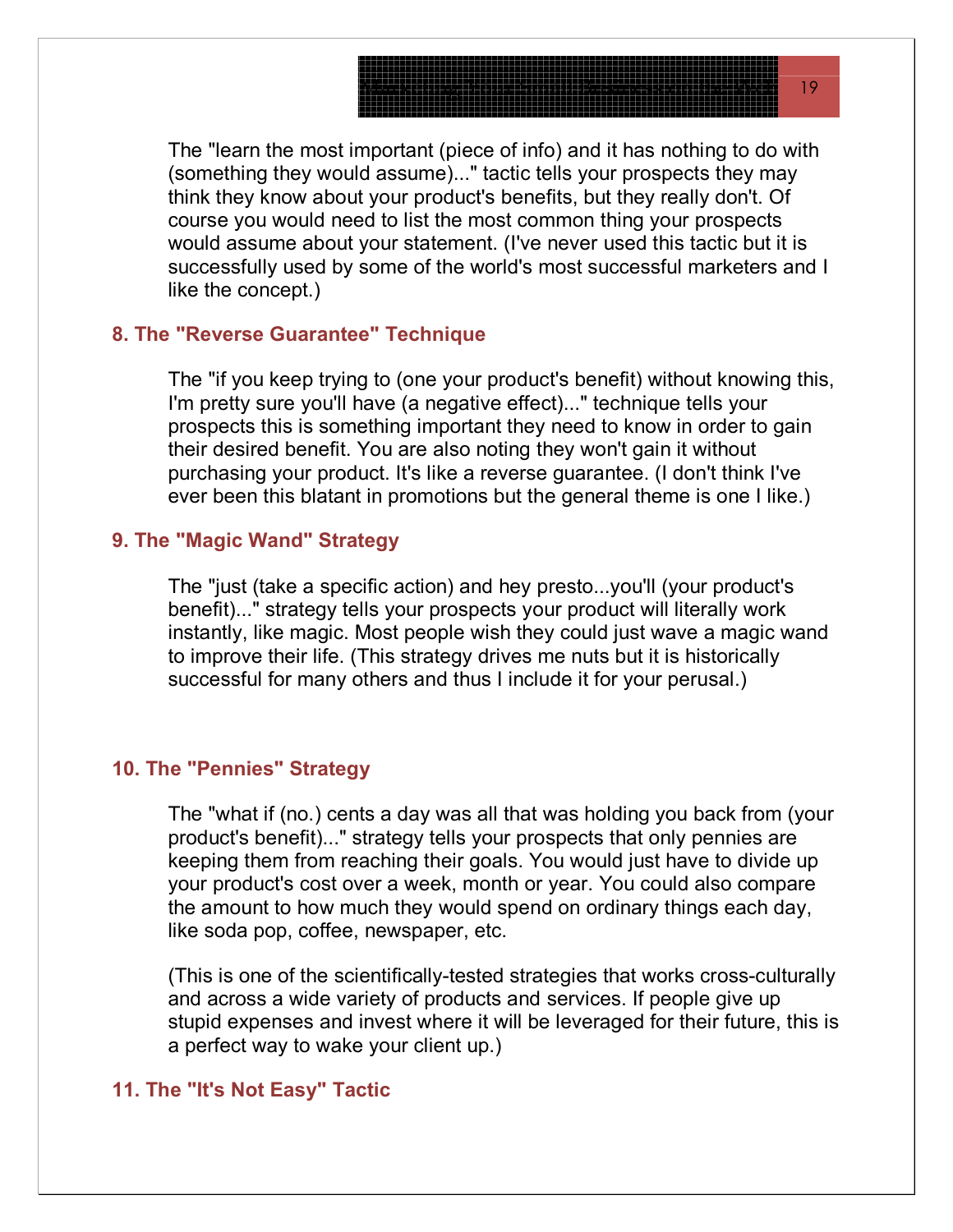The "it's not as easy as it seems, but the payoff is huge..." tactic tells your prospects that gaining their desired benefit isn't easy, but your product will not make it quite so hard on them. It shows you are being up front and honest with them (ex. most people know that losing weight is hard). You just need to keep stressing the positive outcome they will get from using your product or they will spend their money with the magic pill guy in number nine above.

#### **12. The "Don't Copy Them" Technique**

The "most (type of people) fail at (your product's benefit), please don't make the same mistake..." technique tells your prospects that doing the same things as other people keeps them from reaching their goals. They will realize what they are doing wrong and want to do something about it so they are not like the others.

I haven't utilized this, but I will. It is compelling.

#### **13. Th e "This Step's Important" Strategy**

The "(no.) easy steps to (your product's benefits), leave step (no.) out and you could (a negative effect)...." strategy tells your prospects that they will get step-by-step instructions with your product to gain their desired benefit. But they are warned that if they leave out a critical step, it could make their life worse. It warns them not to try to gain the desired benefit without purchasing your product or by going with someone else.

Again, as with #12, I think this is a compelling strategy for directing thinking for many products where the product has been made simple to use by the company.

#### **14. The "1,2,3" Technique**

The "it's as easy as 1, 2, 3 (or A, B, C)..." technique tells your prospects that you are comparing gaining their desired benefit with your product to something really easy like counting. You could even list some easy little steps beside each number or letter. (ex. 1. (do this), 2. (do this,) 3. (do this), etc.)

This is almost metaphorical in nature and it is an excellent marketing tool.

#### **15. Th e "Don't Overuse It" Strategy**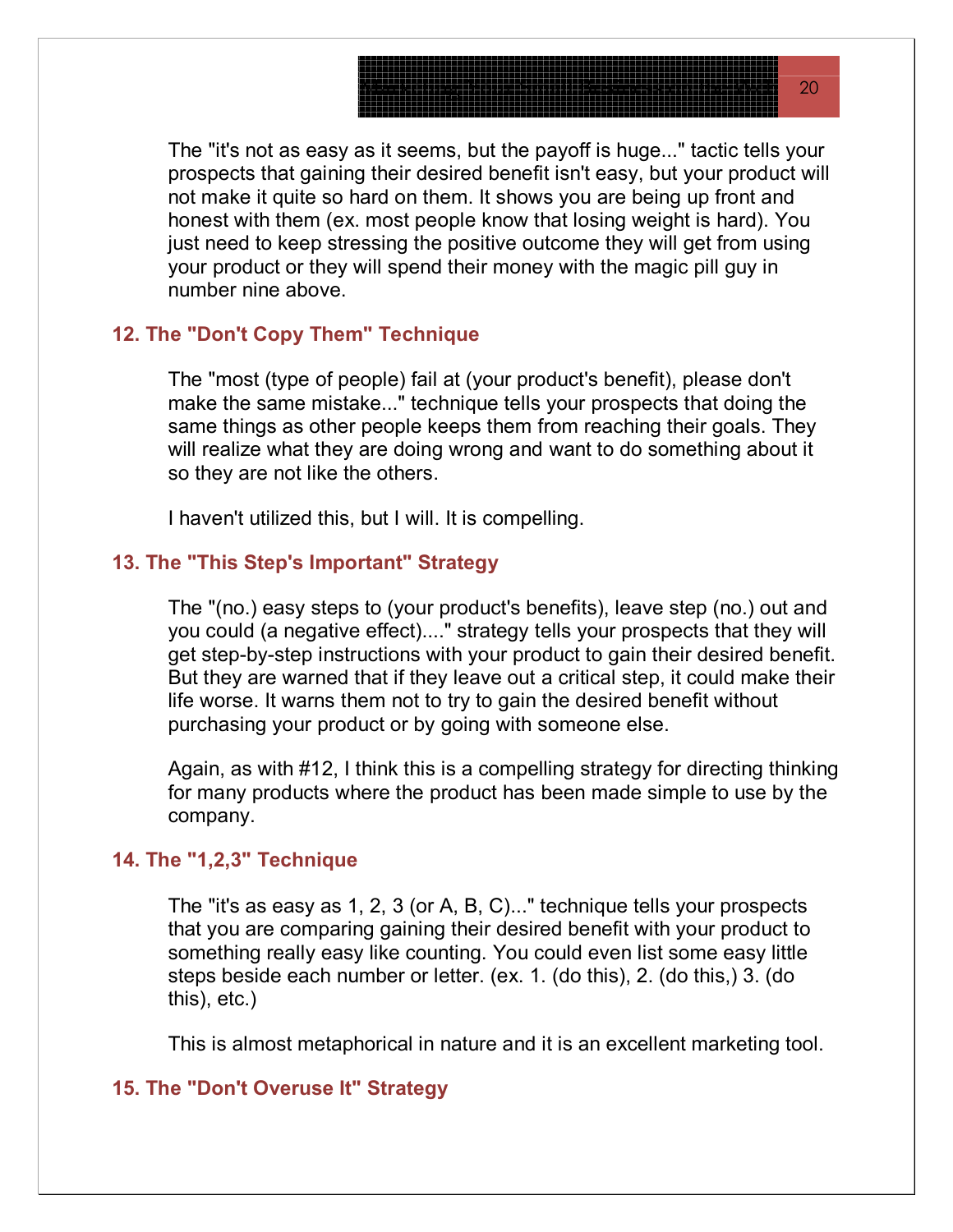The "yes, it works like crazy but just don't overuse it..." strategy tells your prospects that your product works so well that it's addictive and they could possibly abuse it. You could use a little reverse psychology and tell them to purchase it at their own risk.

#### **16. Th e "Funny But True" Tactic**

The "(your product's unbelievable benefit), don't laugh, it really is true..." strategy tells your prospects you expect them not to believe your product claims. They will know that you know they may not believe your offer. They will assume what you're saying is true because you wouldn't want to reveal that you know your product results are far-fetched.

This is from the classic ad, "They all laughed when I said I wanted to play piano," (or however the exact words went.) I like this tatic because it fits a specific style of marketing. I probably wouldn't use it, but it's a good tactic to get people moving in the right direction and feel OK about it.

#### **17. Th e "Family Testimonial" Strategy**

The "my husband finally has (your product's benefit), thank you (your business name)..." strategy tells your prospects that an actual family member or friend of one of your customers gave you a testimonial for your product. They will actually start to imagine the benefits that their own family members or friends will receive from them purchasing your product.

I get this testimonial every couple of months. I don't use it in promotions but you can read some of these on the front page of KevinHogan.com.

#### **18. Th e "Tiny But Huge" Technique**

The "learn why such a seemingly insignificant thing can make a huge difference..." technique tells your prospects that taking your product for granted or ignoring your promotional information could be a big mistake. They will be curious to know how your insignificant product or information could improve your life.

(I love this approach. Haven't used it, but it fits some of my friends' styles of marketing quite well and is effective.)

#### **19. Th e "Empty-Handed" Strategy**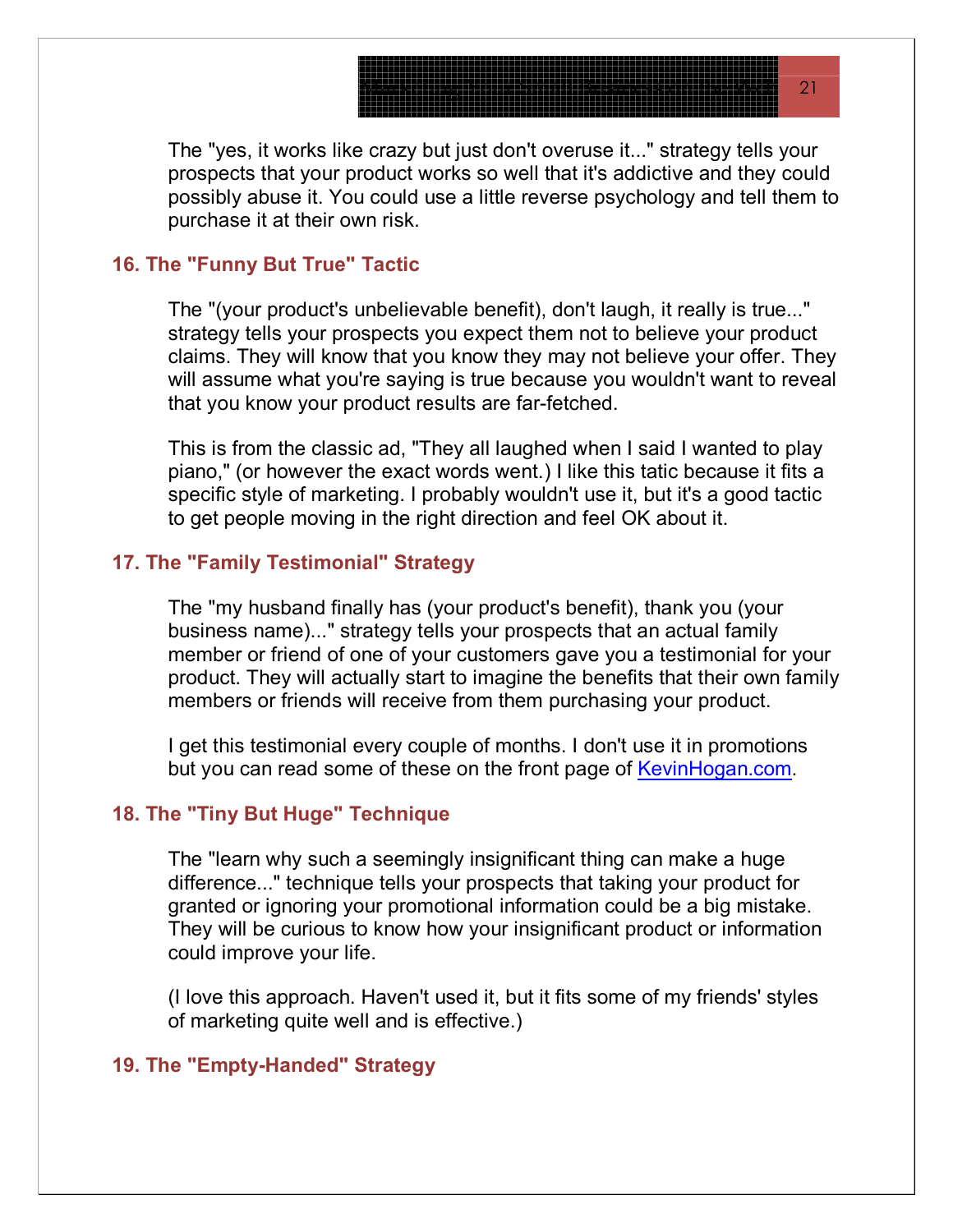The "please don't leave empty-handed..." strategy tells your prospects that you have another offer for them in case they decide not to purchase your main product. You could place the ad at the end of your sales letter, on an exit pop up or on a full exit page. It could be a one time offer for another product(s), a freebie that has ads in it, an affiliate product you promote for commissions or a free subscription to your e-zine.

This is an excellent online marketing technique and although I don't use it, I know a LOT of people who do and it boosts their sales in unreasonably large amounts of annual volume.

#### **20. The "Face Your Problems" Concept**

The "are you currently facing any of the following problems (the list of problems your product can help to fix)?..." concept tells your prospects if they have any of those problems, they may need to purchase your product. You could also tell them after the list of problems that if they have one or more of the following problems, then this will be the most important letter they'll ever read.

Certainly more my style of conceptual marketing that fits with my overall message at KevinHogan.com. I like this.

#### **21. Th e "Inspect This" Strategy**

The "I encourage you to inspect this letter very carefully before you decide to (your product's you want them to be absolutely sure they won't waste their money on your product. People will benefit)..." strategy tells your prospects that assume you're not just out to get their money and you are looking out for their best interests.

potential customer. I don't use this strategy but This is especially helpful for people new to a I think it is smart for people new in business to do so. Take the risk out of the equation for your future customer.



It's as simple as that....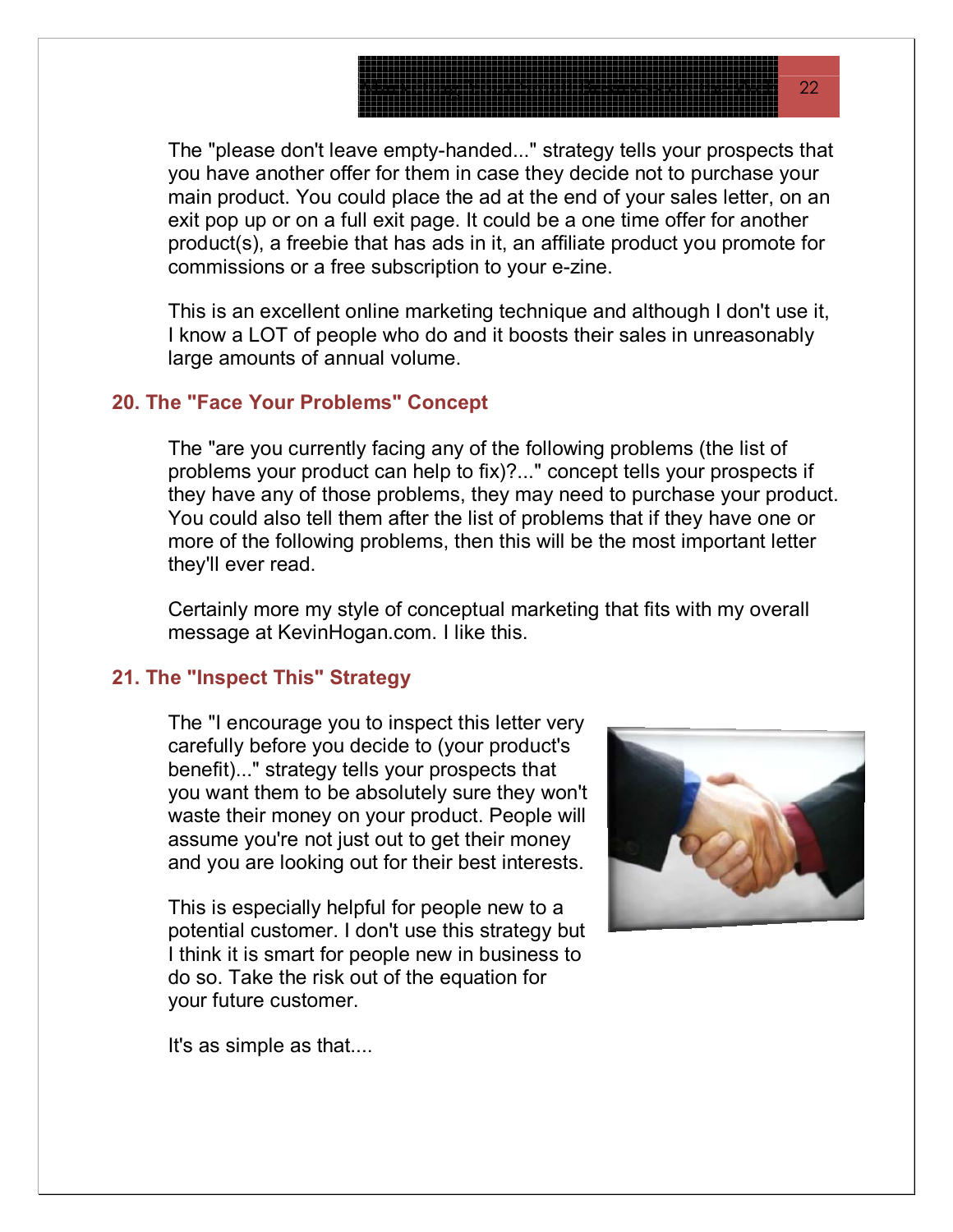# **Chapter 3: 16 Quick Tips in Marketing Your Work**

You don't have to use the Internet to get your message to your customer; but it's compelling to remember that if you do, **it costs you zip**.

The Internet makes building a business about as easy as it can possibly be.

Of course, like any business, you are competing with literally thousands of similar messages on TV, radio, newspaper, the Web, etc.

*"Customers buy for their reasons, not yours."* **-** Orvel Ray Wilson

When you're early in business or in the promotion of your work, you need to provide an absolutely great experience for your customer. You have to make a special connection and have a product or service that gives the buyer a lot of value.

In this next series of articles I am going to encourage you to perhaps put up your own website. (Takes minutes nowadays.) As you'll see, the article sometimes presumes you already have a web page up, but it really doesn't matter as just triggering ideas and thoughts is what's important here.

....And then determine what you have to offer or will offer the world.

You might think "nothing," but that is not correct.

Finally, I do want to persuade you that you personally have something that others want, and do remember, every other product on the planet can and is being sold on the web.

Most people are surprised when they find out that for the entrepreneur, it's not, not, not all about having a lower price than the competition.

Successful entrepreneurs find ways of having something special or unique for their customers, even when they are selling a "commodity" (something like real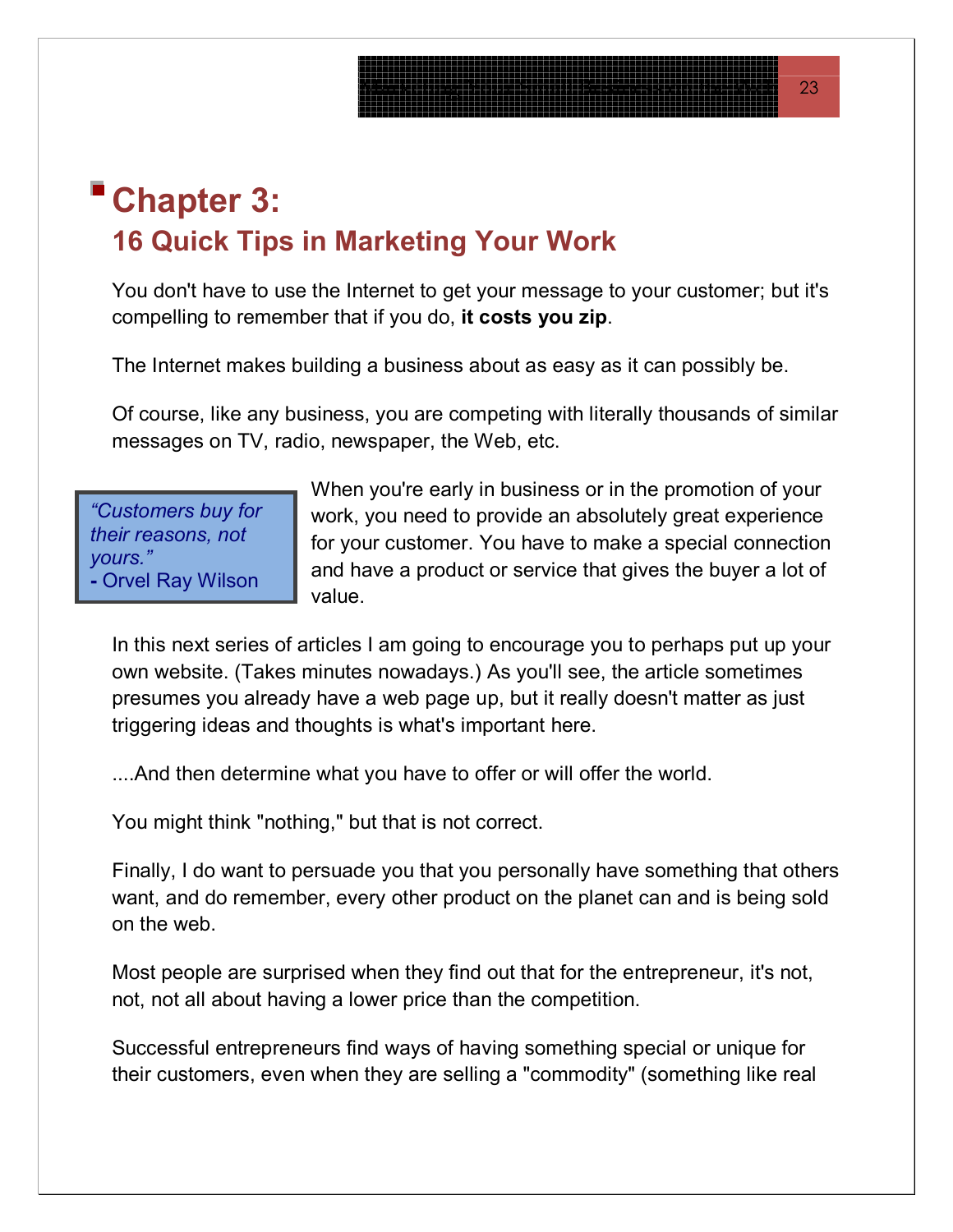estate where all sales people are selling the same thing at pretty much the same price).

This week, I want to put attention onto some ideas of which you will likely choose one or two or three that will make sense for you when you are making the world aware of what makes you unique, special.

#### **16. The "One Opportunity" Idea**

• The "if you had just one opportunity to (your product's benefit), would you?..." strategy reminds your prospective customer they will have just one shot to gain their desired benefit. It questions whether they are going to pass up their only chance to improve an aspect of their life or reach their goals.

#### **15. The "Physical Downfalls" Hypnotic Technique**

• The "does not (your product's benefit) make your (a negative physical reaction)..." strategy asks your prospects if their knees shake, voices crack, throats lump up, hearts pound, palms sweat, bodies shake or heads ache without owning your product. If they have had those physical "reactions" in the past, they will want to get rid of them in the future.

#### **14. Th e "Double Mystery" Strategy**

• The "there are mystery chapters written by mystery authors and experts..." strategy tells your prospects that your information product has undisclosed information given by undercover experts they will only learn about if they purchase your product. It could be mystery authors, speakers, experts, celebrities, etc., for e-books, speeches, audio recordings, videos, etc.

#### **13. Th e "Foreign Friendliness" Strategy**

• The "I've created a different version for all the major countries..." strategy tells your prospects that your product can be used by all people, all over the world. There are many differences between countries on what can and can't be done with products, like laws, beliefs, languages, religions, etc.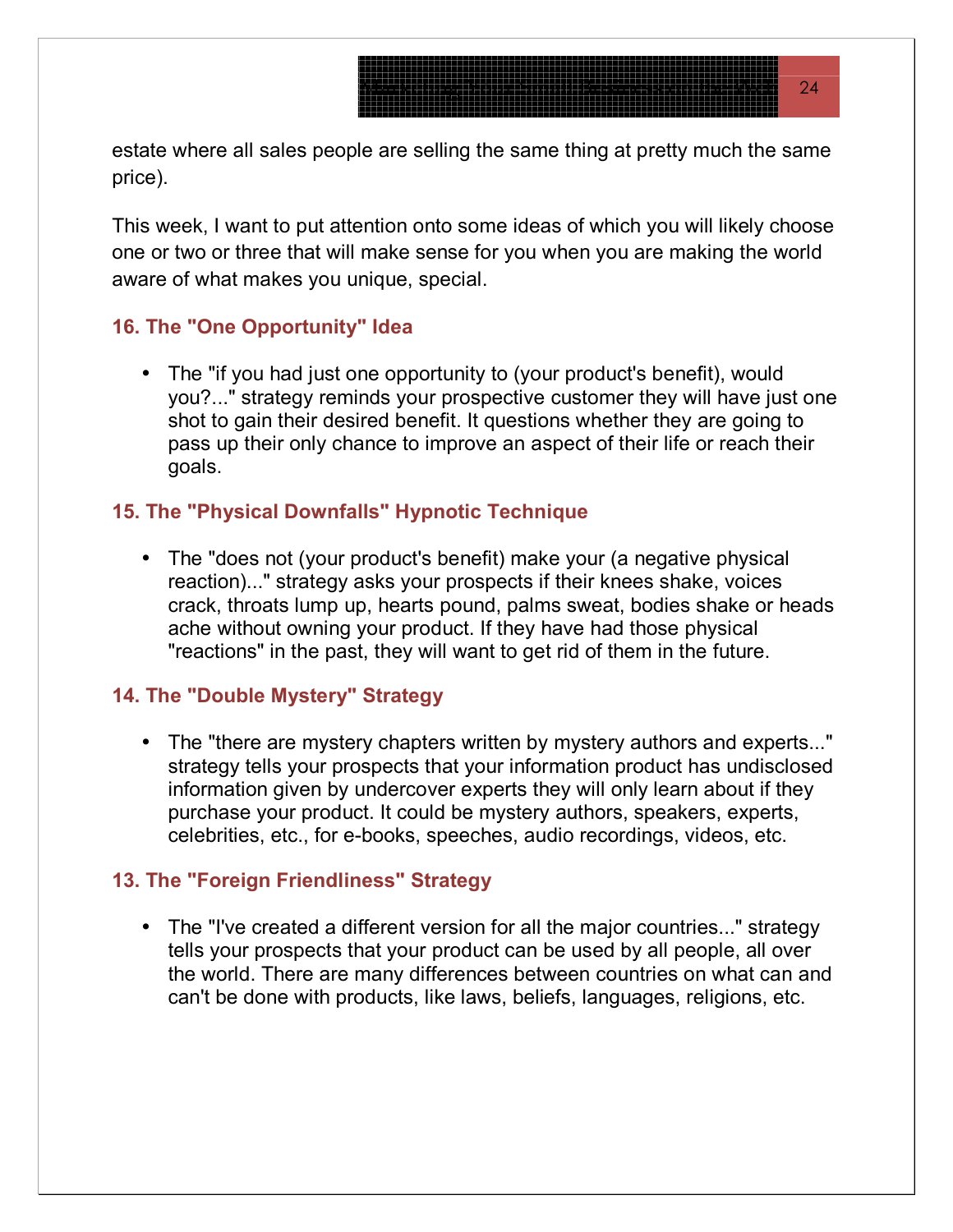#### **2. The "It Took Forever" Strategy 1**

• I hate the 10 minute e-book. I hate the 10-day e-book.

The "this isn't one of those e-books that was created in (no.) hours..." strategy tells your prospects that your new information product or whatever, wasn't thrown together in a hurry just to make a quick buck on some new, in demand subject. Assuming you did...LET THEM KNOW that you thoroughly researched the subject.

#### **11. Th e "Want To Advertise?" Concept**

• The "bonus: a discount on advertising..." concept let's your customer know that if they pick up your product, you will give them a discount on buying advertising from you or someone else you have done a promotion with. It could be for pop-up advertising, banner advertising, forum advertising, or just about anything etc.

It's important to know that when you exchange your services with person X, it doesn't mean that person X has to give the return favor to you. Instead of promoting YOUR product, they could promote someone else's product who you're doing business with as well, that is a better fit for them.

Then both will reciprocate later.

#### **10. Th e "J.V. First With Me" Strategy**

• The "bonus: you will get my J.V. (co-venture/promote with you) announcement before everyone else..." strategy tells your prospects if they pick up your product, they will be one of the first to profit in the future from your new product launches. You can also mention they will get to see samples of your new product or at a discount before everyone else.

#### **9. The "What's Mandatory?" Strategy**

• The "here's what you need to (your product's benefit)..." strategy tells your prospects all the mandatory things most people need in order to gain their desired benefit from your service. You need to show them that your service offers all those things and your competition doesn't.

It's as simple as that.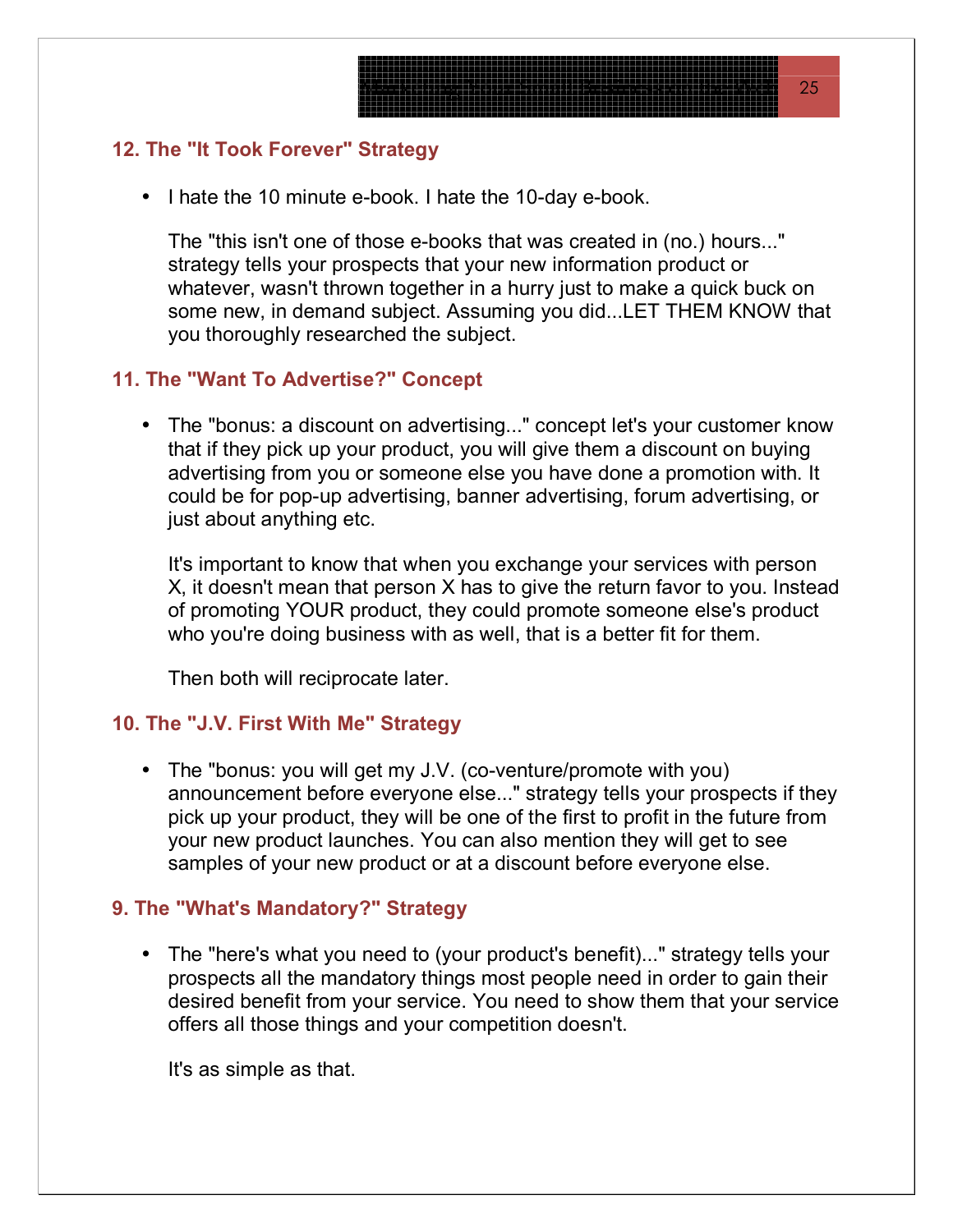#### **8. The "Real Time Numbers" Idea**

• The "(no.) people are currently visiting my web site and (no.) people have ordered (add a live counter)..." idea tells your prospects how many people are viewing your offer in real time and a real time running total of how many people that have ordered and are ordering. People will get excited to see all this detailed information and know that they aren't alone.

People need to know that they aren't "the only" ones buying the new automobile or book or whatever. We feel better when we know other people are making the same decision we are.

It's human nature.

#### **7. The "Sound Complicated?" Strategy**

• The "it might sound complicated but..." strategy tells your prospects that, even with your product, gaining their desired benefit might seem of following the directions that you have painstakingly made simple and complicated but it's really simple when they think about it. It's just a matter easy, and taking one step at a time. Make sure they know that you'll offer them 24/7 support in case they need you to take them by the hand and walk or talk them through it.

People deeply appreciate this.

#### **6. The "Happy Birthday" Technique**

• If this isn't the dumbest thing that works I don't know what is. I have never taken advantage of this but I've watched a lot of people use it in brick and mortar as well as online businesses. It is effective.

The "it's my birthday and I'm celebrating..." technique tells your prospects the reason for your incredible offer is because it's your birthday or because it's coming up very soon. It could be you're having a sale, launching a new product, holding a birthday type event, etc. People may want to give you a birthday gift by purchasing your product(s). Also works with anniversaries, weddings, Christmas or any other holiday or event when it's proper to give a gift.

I've never done this. It can look goofy without a bit more rationale. I have seen other major businesses and marketers use it to success.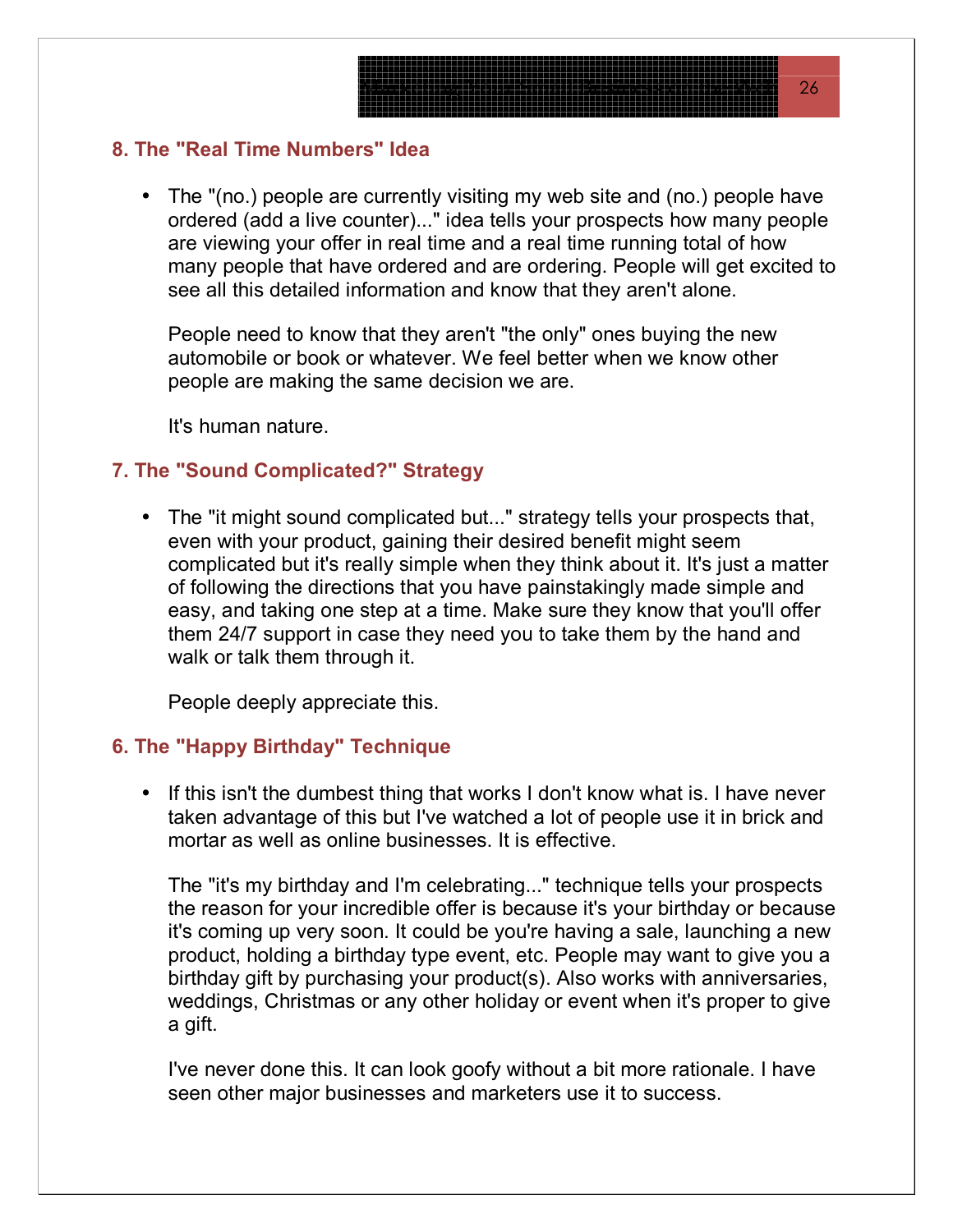#### **5. The "Past Info Product" Projection**

• The "(no.) (months/years) ago I read a (information type product, article, forum posting, etc.) that changed my life..." projection tells your prospects that you based your new product on or got the idea for it from what you read in the past. You can tell them all the positive benefits, feelings, accomplishments, etc., that you've experienced since reading that piece of information and created your own product from it.

People want to know YOUR experience. Make sure the advice is sound of course or save it for another day.

#### **4. The "How Much Effort?" Strategy**

• The "spending a little money and giving 33% effort is better than being cheap and giving 100% effort..." strategy tells your prospects they have a choice about how much effort they want to give to gain their desired benefit. Unfortunately, people usually don't want to give much effort these days (yes, even more than in the past) because they are used to getting everything instantly because of technological advances.

Create products and services that are more effortless to win and you both win.

#### **3. The "Sorry, No Bonuses" Thought**

• The "sorry, I'm not offering any bonuses..." strategy tells your prospects that you aren't offering any bonuses to your product. You can tell them that what they get from your product is more of a bonus than all those junk bonuses most businesses are offering online or off.

#### **2. The "One Time Offer... Special Sale" Strategy**

• The "my 3 hour O.T.O. (one time offer) special sale..." strategy is one where you make it clear, immediately to your client that your one time offer for a certain price is NOW only. If they are oscillating they will be significantly compelled to move now. It's important to never offer the product again at this price. (obvious yes?)

reputation for following through on deadlines, price changes, pulling promotions, never making a -one time offer- again to the same person. The power of this kind of special offer is magnified if you develop the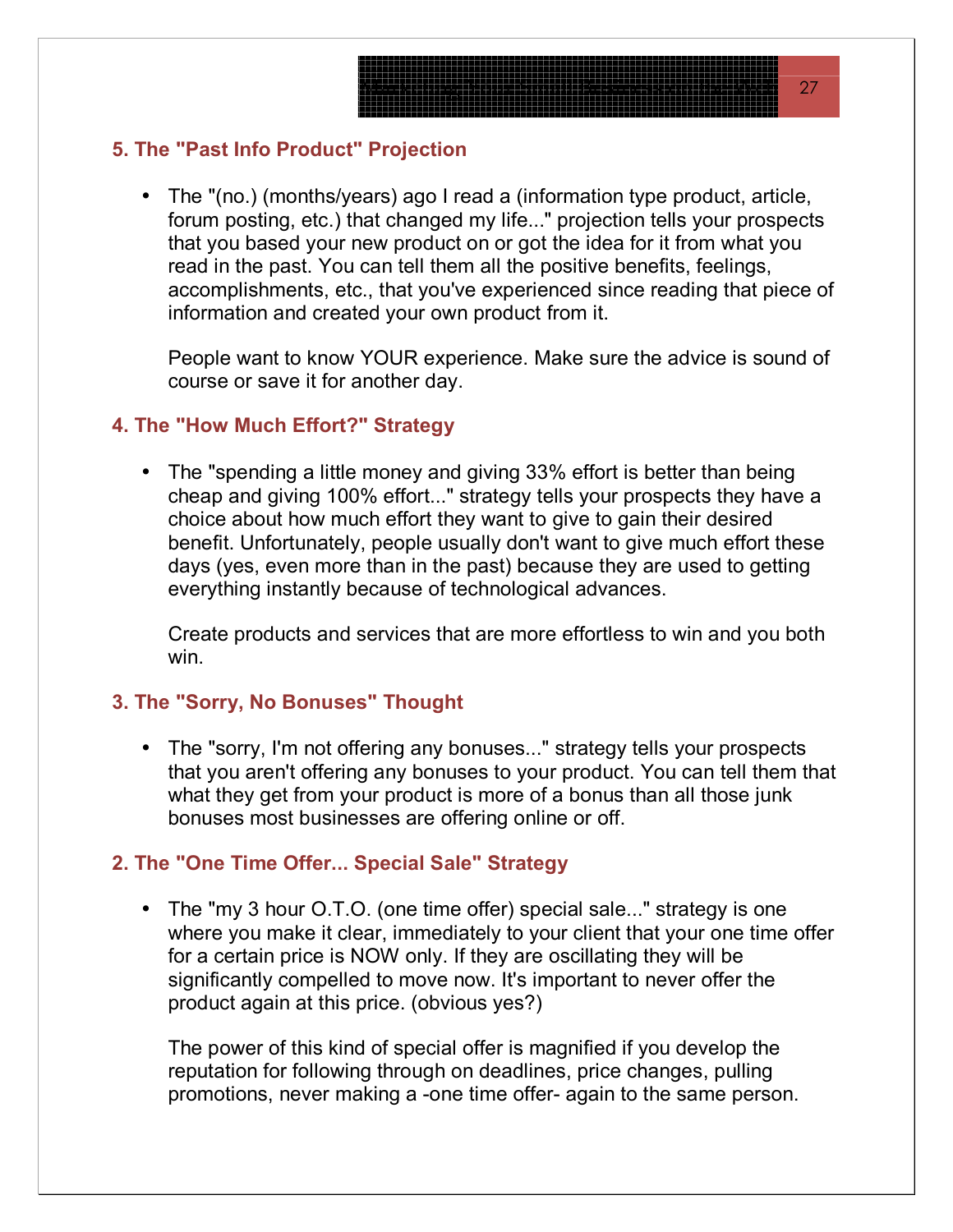### **1. The "Out Bid Everyone" Concept**

• The "I'm auctioning off XYZ to one person..." strategy tells your prospects they could perhaps have their own unique connection with you, or business opportunity, if they outbid everyone else. You could have a minimum starting bid and a date the auction will end to create prospective client how much the business usually makes you per month so urgency,....people will poke along forever if you allow it.... Tell the they have a clue.

You could have a real time system of the auction results on your web site your auction. Cool huh? so people can keep track of how much they need to keep bidding to win

# **Chapter 4:**

# **Getting You Attention in Every Crowded Marketplace -5 Proven Factors to Make YOU # 1**

*[Attention: This article contains two \$10,000 keys!]*

Come on....scientifically proven?

- YOU?  $\Rightarrow$  How would you like people to say, "yes" to
- $\Rightarrow$  How would you like to be the one the girl (or guy) sees and considers FIRST?



- $\Rightarrow$  How would you like your product or service to instantly stand out from all the others?
- $\Rightarrow$  What would happen if they thought of you, immediately when a problem arose?

**Scientifically proven.** (That means it's going to make you money and increase your a ttractiveness.)

Better?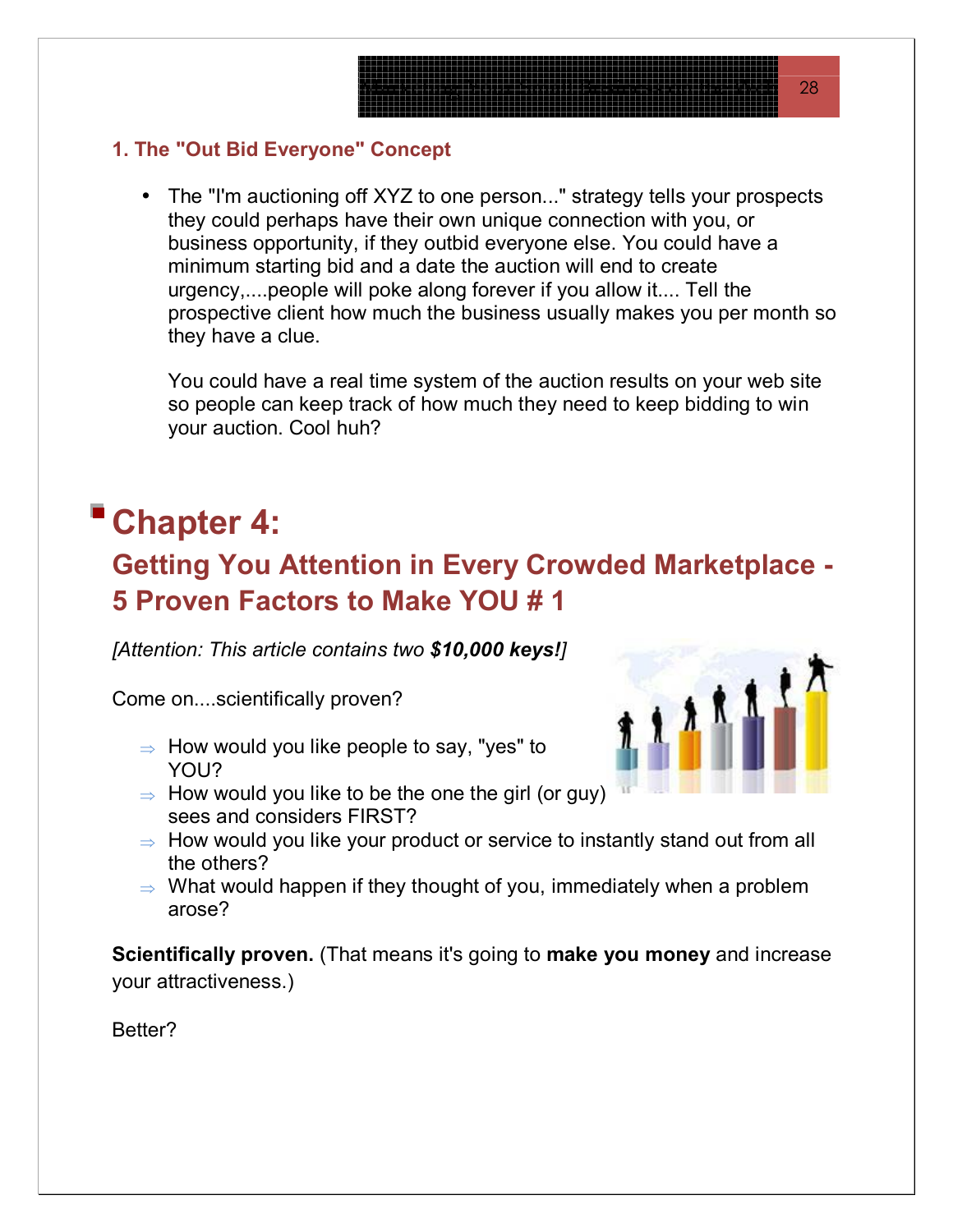The research is new. No one has it. I didn't have it in complete form until YESTERDAY. (That means you will have more money and be more attractive than those with whom you compete.)

And that is why I'll be presenting it at *Influence: Boot Camp* in its entirety at the end of the month. (Everything we do at *Influence: Boot Camp* is cutting edge...everything.)

Now, let's just stop before we get going...

Before we begin, think about YOU and your friends and your colleagues.

Let's see...

You know someone who is a real estate agent.

There's a MILLION agents in the USA. A MILLION. And there's not enough buyers to even pay the bills of 1/3 of those people. HOW can your friends be in the top third? How will those few buyers and sellers be able to find YOUR friend?

...and oh...

You know someone who is a financial planner/insurance salesman.

There are a MILLION of these professionals in the USA. a MILLION. But only 1/2 will be able to succeed in the profession. How can your friends assure that themselves that they will be found by future clients?

I guess you and I know a lot of people who are competing for customers and clients....so let's ask a good question and hope we find a better answer:

What the heck can you do to make sure that YOU are PICKED as the person that YOUR customer WANTS to do business with. WHAT can YOU do to STAND , OUT as the OBVIOUS person that EVERY intelligent person prefers to be with work with, and entrust their problems to?

#### **Now think:**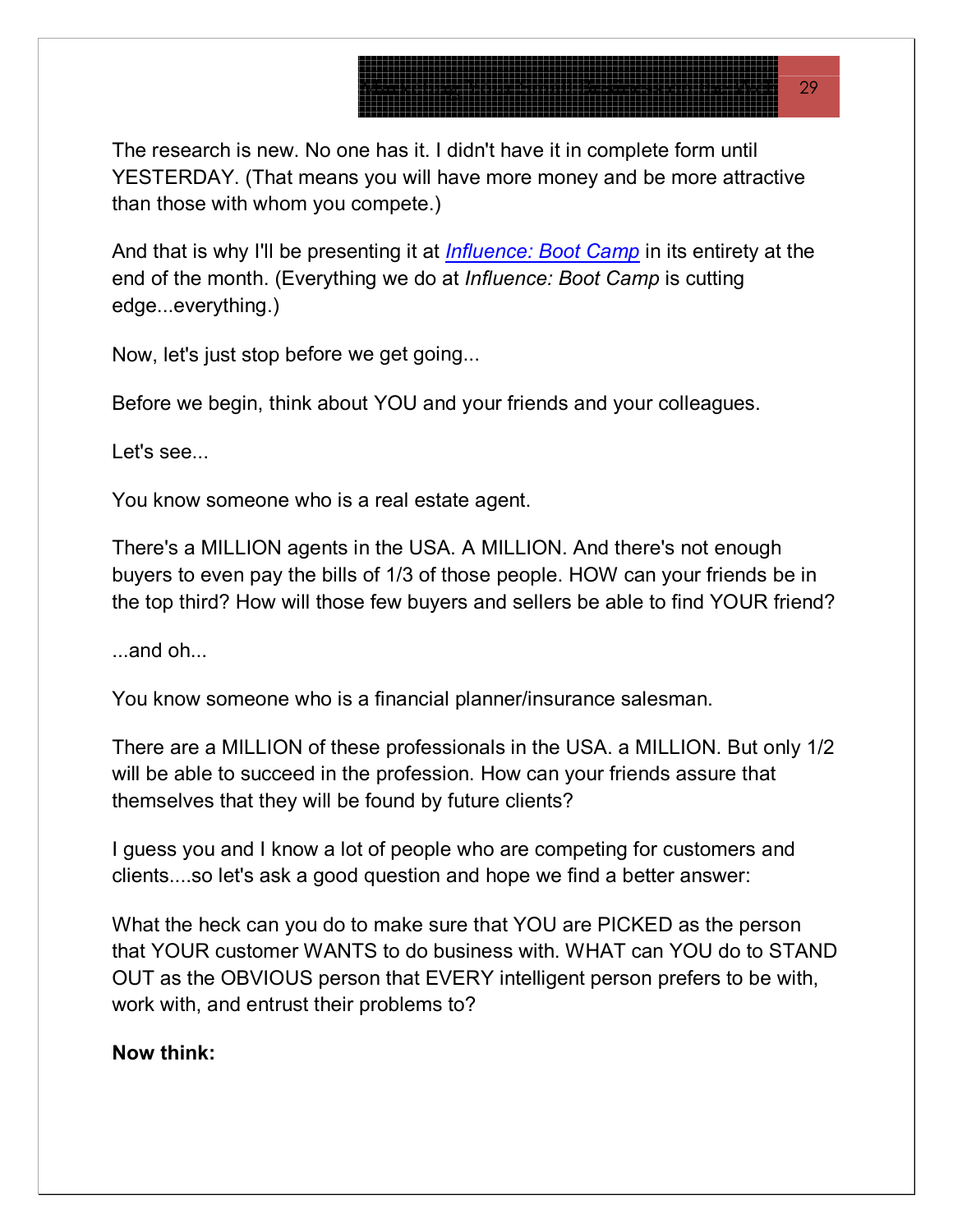Starbucks, Microsoft, Wal Mart, McDonalds, iPod.... and NOW, YOU! Brands and people (and people \*can be\* brands as we found out in *Boot Camp* last year) that stand out from the crowd and blast competitors so far out of the water that the others are meaningless..... What is it that attracts attention to the winners and not the losers?

#### **Pause...**

We're not going to talk about branding.

We're going to talk about how those that EVENTUALLY ascended were INITIALLY the choice.

Anyone can open a McDonalds and make money TODAY. (If you have the money to buy one...) 50 years ago, who would have known?

Now I can tell you....

Part of the answer I talk about today...and it's going to surprise you.

Unfortunately the solution comes with a dilemma...

**DILEMMA**: I have copies of 2 different issues of Maxim, FHM, and Playboy on my coffee table right now. (Remember that.) I haven't had a moment to crack them because I've been catching up on scientific research about how people and products can become as successful as Maxim, Stuff, FHM and Playboy. In a moment I'm going to choose one and toss the rest aside. Which will I choose?

Here I am talking to you when I could be reading about the recent evidence that reveals Marilyn Monroe was probably murdered. I could be "reading" about Fox TV Show Starlet Amanda Righetti (Reunion) in FHM. 5 magazines. Mostly quick "reads."

I'm going to show you how to predict which magazine I will pick and that will teach you how to become the next Microsoft or Starbucks.

I face the problem that all marketers, salespeople and professionals face. Too much noise and no signal...yet. Too many messages. Sex sells but ALL the magazines have almost entirely undressed beautiful women on the cover. So...Which will I pick up first?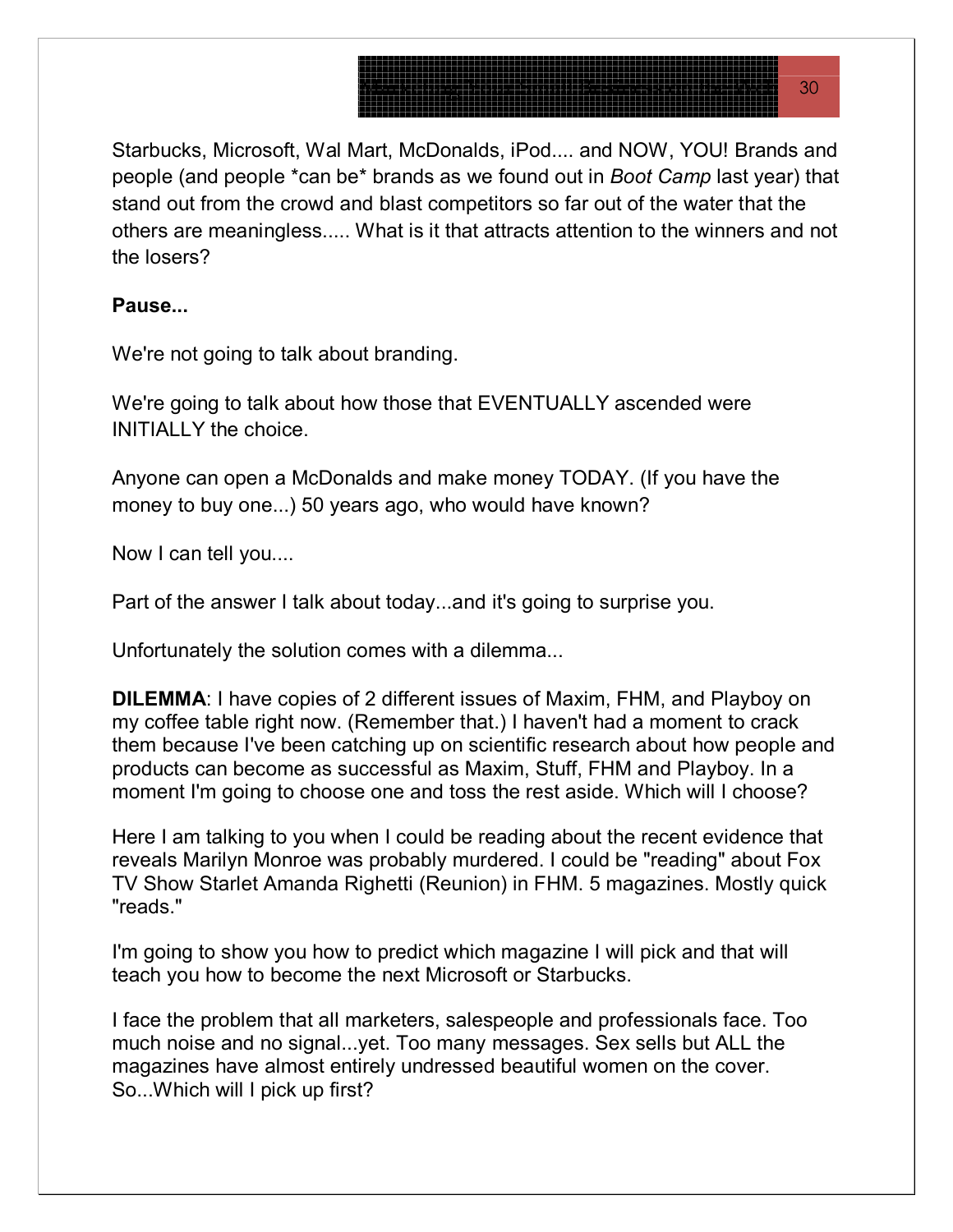I will show you how YOUR brain would come up with the answer and it depends on three factors...that you didn't know about...that I'm going to show you today...and a few I'll show you only at *Influence: Boot Camp* in February.

Before we get to my intellectual dilemma, let's look at an example of what happened when I asked two other people to pick up a magazine from a group of them on the floor. 4 sets. 4 different rooms.

I asked Katie to play and I asked Mark, my 10-year-old son.

## **Group 1:**

Psychology Today, Time, Skeptical Inquirer, American Music Supply Catalog What happened? Mark picked up Skeptical Inquirer. It had a picture of a measuring tape around a large order of Mc Donald's french fries. He didn't know why he picked it. (Maybe because he loves McDonalds?) Katie earlier picked up the music catalog, "I like Avril Lavigne," (Avril appeared on the cover.)

In different rooms of the house I had these magazines laid out next to each other.

### **Group 2**:

Selling Power, Skeptical Inquirer, Consumer Reports and Scientific American Consciousness. What happened? Mark picked Scientific American. It had an image of the brain. The other three had dull covers. Katie picked up Scientific American "because it was on the left and I chose the one on the right last time."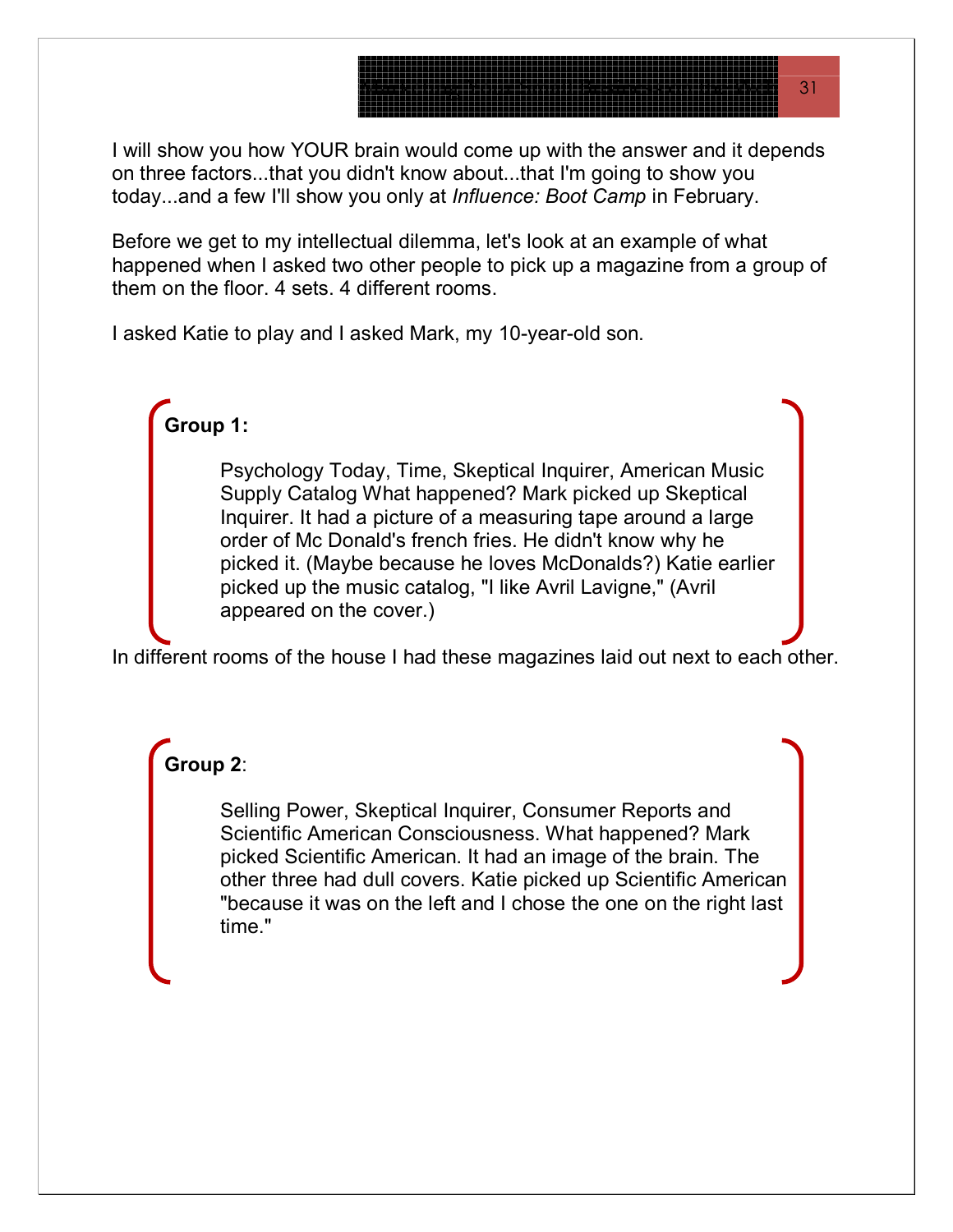### **Group 3**:

Wired (December Issue), Harvard Business Review, Wired (Nov. Issue), Sync (sexy blonde, in your face photo on cover wearing very little), Strategy and Business (scientist with double helix model) What happened? Mark picked up H arvard Business Review. "It had a guy playing pool on the cover." Katie picked up the hot pink cover of Nov. Wired. "It stood out."

**Group 4**:

Maxim (Dec. Issue), Maxim (Oct Issue), Playboy, FHM What happened? Katie picked up Playboy. "It was the least obtrusive." (Marilyn Monroe - no nudity on the cover) Mark didn't get to choose. (poor kid.)

NOW, what did I choose from group five?

What did I choose?

I ALMOST picked FHM with Amanda Righetti wearing a gold lame' bikini but... Maxim had Vanessa Millinno but she was wearing a school girl-ish outfit...which ertainly was very sexy but a bit uncomfortable for me.... I have lots of books c about Marilyn Monroe, one of my female heroes, but opted against it and the other Maxim with Cindy Crawford with only her hand covering her..yeah...on the cover. I didn't see the 48 point font words on any of the covers except for Playboy.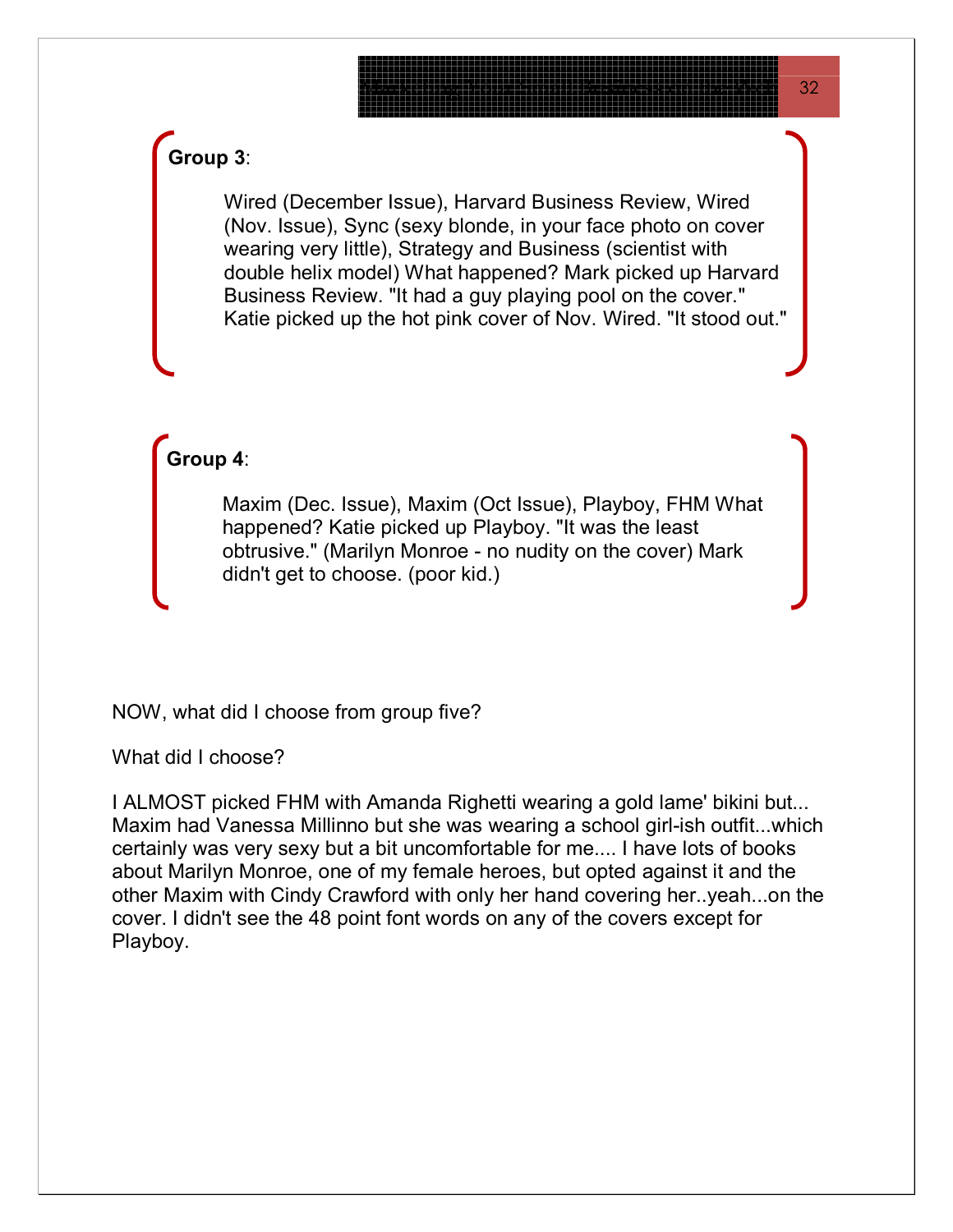Now that we've looked at my voyeuristic tendencies let's move to science in marketing...



The magazines were stationary and there were no fading messages, so enter the other four. Katie and Mark both picked magazines where they told me they made the choice because the item was "important to me." They also gave answers about things that were unusual (a brain, french fry box with a tape measure around it, hot pink magazine cover, and me...) All had this in common: Surprise in one fashion or another.

*\$10,000 KEY: There is a DIFFERENCE between what gets attention and what gets picked (bought), but if you DO NOT get attention, you CAN NOT get bought!*

The scientific research showed that **SURPRISE is the most important factor in attention** followed by salience (importance to YOU) and entropy (unpredictability, randomness of events or experience).

*\$10,000 KEY: YOU MUST utilize all three factors and all three different elements of surprise.* Surprise is NOW PREDICTABLE. The researchers have discovered that surprise is the affect of information or perception of information on the observer.